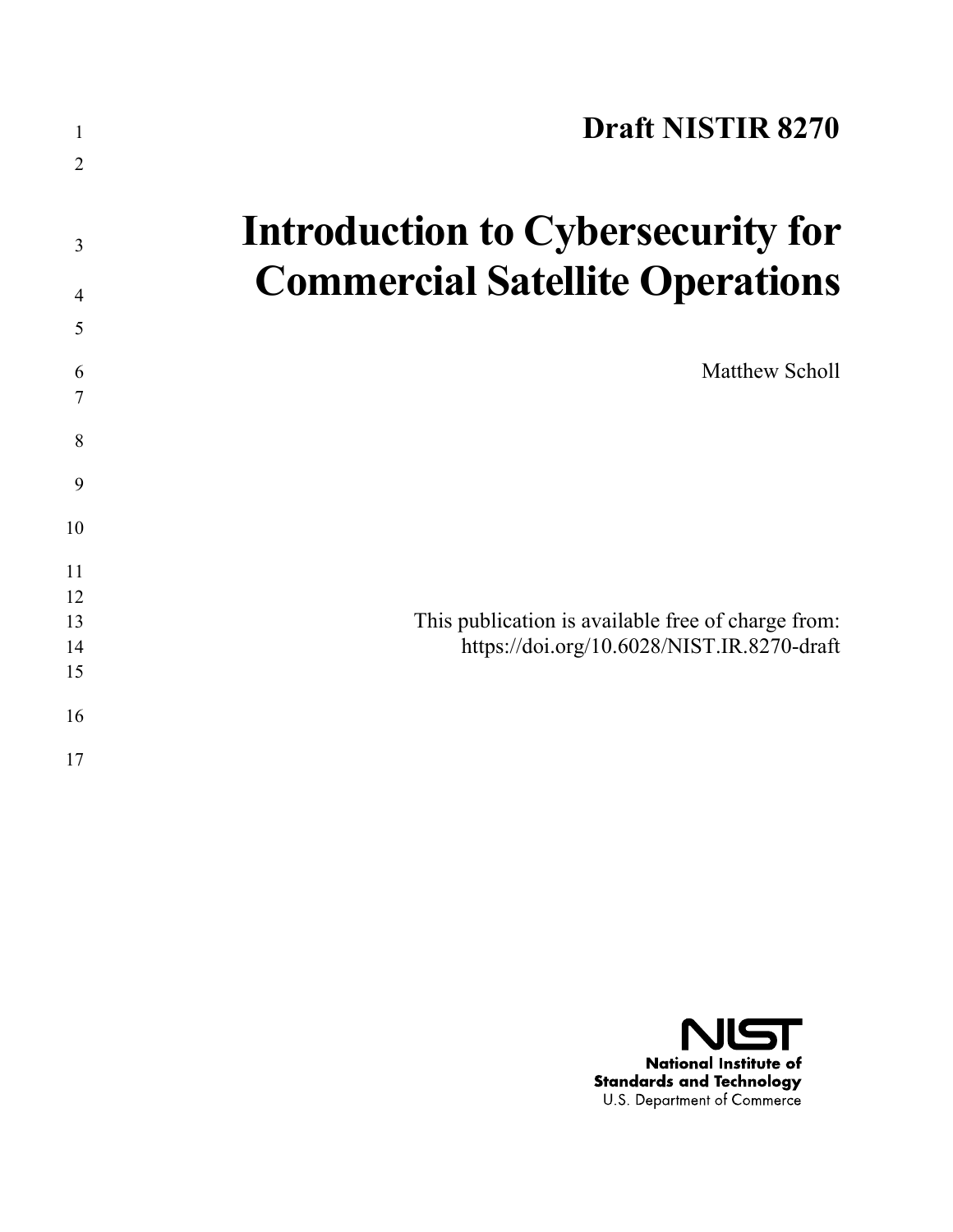| 19                                                                                                                                                                                                                                                                                                                                                          |
|-------------------------------------------------------------------------------------------------------------------------------------------------------------------------------------------------------------------------------------------------------------------------------------------------------------------------------------------------------------|
|                                                                                                                                                                                                                                                                                                                                                             |
| Introduction to Cybersecurity for<br>20                                                                                                                                                                                                                                                                                                                     |
| <b>Commercial Satellite Operations</b><br>21                                                                                                                                                                                                                                                                                                                |
| 22                                                                                                                                                                                                                                                                                                                                                          |
| <b>Matthew Scholl</b><br>23<br>24<br><b>Computer Security Division</b><br><b>Information Technology Laboratory</b><br>25<br>26<br>27<br>28<br>29                                                                                                                                                                                                            |
| 30<br>This publication is available free of charge from:<br>31<br>https://doi.org/10.6028/NIST.IR.8270-draft<br>32<br>33<br>34                                                                                                                                                                                                                              |
| 35<br>June 2021<br>36<br>37                                                                                                                                                                                                                                                                                                                                 |
| 38<br>REATMENT OF COMMISSION<br>$\star$<br>CATALLO<br>STATES OF AMERICA<br>39                                                                                                                                                                                                                                                                               |
| 40<br>41<br>U.S. Department of Commerce<br>42<br>Gina M. Raimondo, Secretary<br>43<br>44<br>National Institute of Standards and Technology<br>45<br>James K. Olthoff, Performing the Non-Exclusive Functions and Duties of the Under Secretary of Commerce<br>46<br>for Standards and Technology & Director, National Institute of Standards and Technology |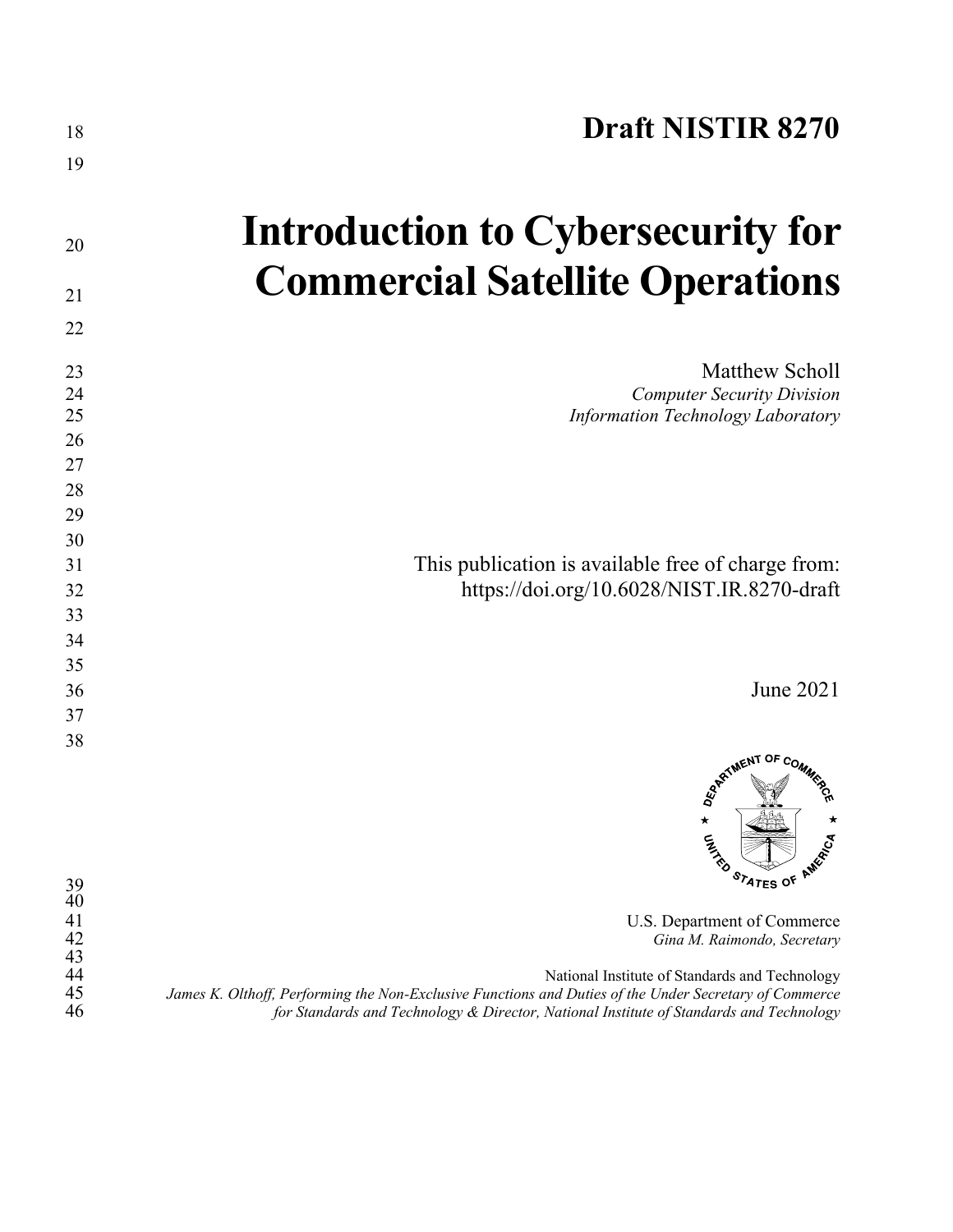| 47 | National Institute of Standards and Technology Interagency or Internal Report 8270 |
|----|------------------------------------------------------------------------------------|
| 48 | 33 pages (June 2021)                                                               |
| 49 | This publication is available free of charge from:                                 |
| 50 | https://doi.org/10.6028/NIST.IR.8270-draft                                         |

51 Certain commercial entities, equipment, or materials may be identified in this document in order to describe an experimental procedure or concept adequately. Such identification is not intended to imply recommendation o 52 experimental procedure or concept adequately. Such identification is not intended to imply recommendation or endorsement by NIST, nor is it intended to imply that the entities, materials, or equipment are necessarily th 53 endorsement by NIST, nor is it intended to imply that the entities, materials, or equipment are necessarily the best available for the purpose. available for the purpose.

55 There may be references in this publication to other publications currently under development by NIST in accordance with its assigned statutory responsibilities. The information in this publication, including concepts a with its assigned statutory responsibilities. The information in this publication, including concepts and methodologies, 57 may be used by federal agencies even before the completion of such companion publications. Thus, until each publication is completed, current requirements, guidelines, and procedures, where they exist, remain operative. publication is completed, current requirements, guidelines, and procedures, where they exist, remain operative. For 59 planning and transition purposes, federal agencies may wish to closely follow the development of these new publications by NIST. publications by NIST.

#### 61 Organizations are encouraged to review all draft publications during public comment periods and provide feedback to NIST. Many NIST cybersecurity publications, other than the ones noted above, are available at  $\frac{https://csrc$ 62 NIST. Many NIST cybersecurity publications, other than the ones noted above, are available at 63 [https://csrc.nist.gov/publications.](https://csrc.nist.gov/publications)

| 64                   | Public comment period: June 30, 2021 through August 13 October 13, 2021                                                                                                                                                       |
|----------------------|-------------------------------------------------------------------------------------------------------------------------------------------------------------------------------------------------------------------------------|
| 65<br>66<br>67<br>68 | National Institute of Standards and Technology<br>Attn: Computer Security Division, Information Technology Laboratory<br>100 Bureau Drive (Mail Stop 8930) Gaithersburg, MD 20899-8930<br>Email: DraftlR8270Comments@nist.gov |
| 69                   | All comments are subject to release under the Freedom of Information Act (FOIA).                                                                                                                                              |
| 70                   |                                                                                                                                                                                                                               |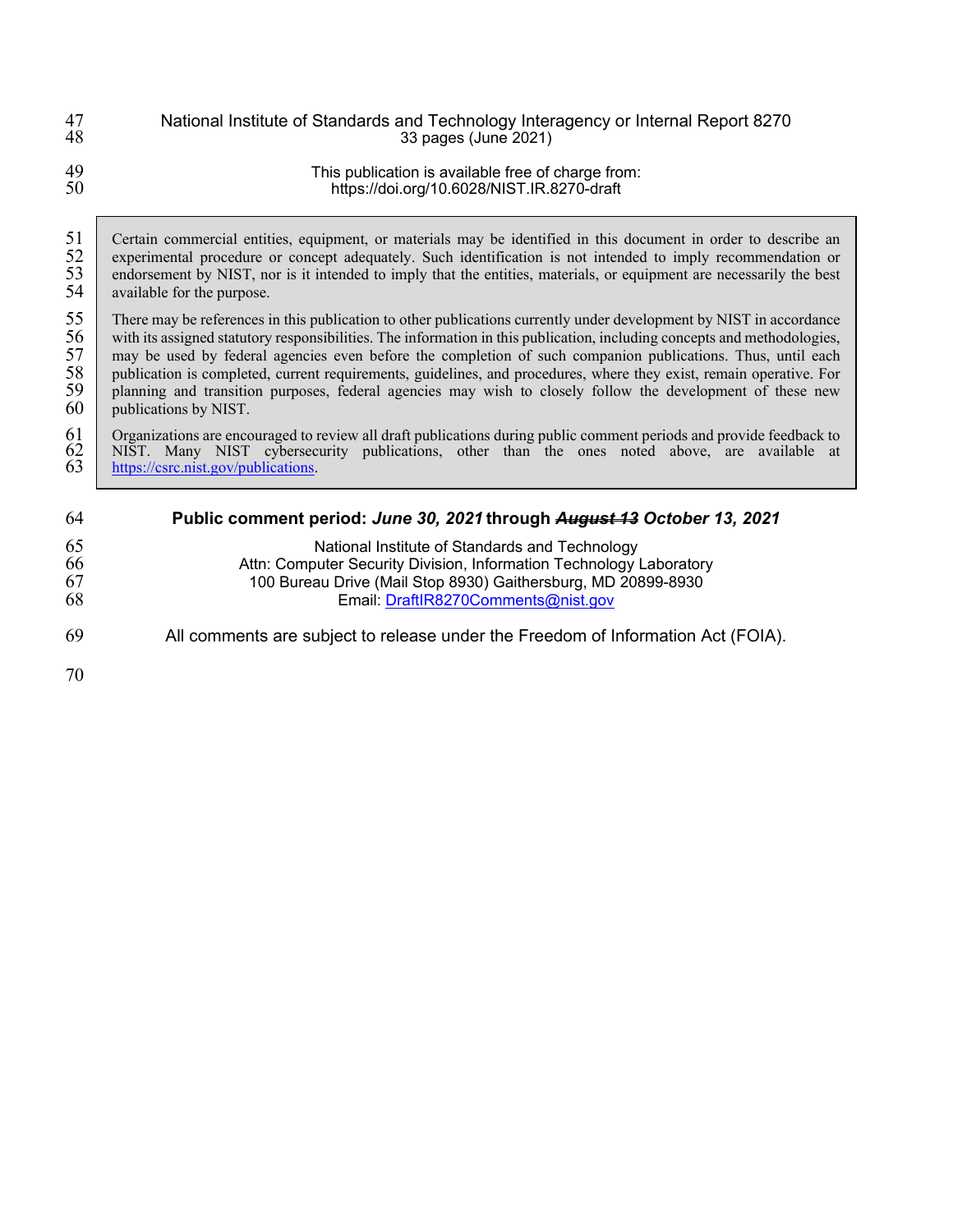# **Reports on Computer Systems Technology**

The Information Technology Laboratory (ITL) at the National Institute of Standards and

Technology (NIST) promotes the U.S. economy and public welfare by providing technical

leadership for the Nation's measurement and standards infrastructure. ITL develops tests, test

methods, reference data, proof of concept implementations, and technical analyses to advance

- the development and productive use of information technology. ITL's responsibilities include the development of management, administrative, technical and physical standards, and guidelines for
- the cost-effective security and privacy of other than national security-related information in
- 
- federal information systems.

# **Abstract**

Space is an emerging commercial critical infrastructure sector that is no longer the domain of

- only national government authorities. Space is an inherently risky environment in which to
- operate, so cybersecurity risks involving commercial space including those affecting
- commercial satellite vehicles need to be understood and managed alongside other types of risks
- to ensure safe and successful operations. This report provides a general introduction to
- cybersecurity risk management for the commercial satellite industry as they seek to start

managing cybersecurity risk in space. This document is by no means comprehensive in terms of

addressing all of the cybersecurity risks to commercial satellite infrastructure nor does it explore

risks to satellite vehicles, which may be introduced by implementing cybersecurity controls. The

intent is to introduce basic concepts, generate discussions, and provide sample references for

- additional information on pertinent cybersecurity risk management concepts.
- 

# **Keywords**

# commercial space satellite operations; cybersecurity; cybersecurity risk management; risk

management.

# **Acknowledgments**

96 The authors wish to thank all contributors to this publication, especially Theresa Suloway,<br>97 Karen Scarfone and Greg Witte for their technical contributions, Scott Kordella for his tire

- 97 Karen Scarfone and Greg Witte for their technical contributions, Scott Kordella for his tireless<br>98 assistance, and Isabel VanWyk for her outstanding technical editing.
- assistance, and Isabel VanWyk for her outstanding technical editing.

# **Audience**

The primary audience for this publication includes chief information officers (CIOs), chief

- technology officers (CTOs), and risk officers of organizations who are using or plan to use
- commercial satellite operations and are new to cybersecurity risk management for these
- operations.

# **Trademark Information**

All registered trademarks belong to their respective organizations.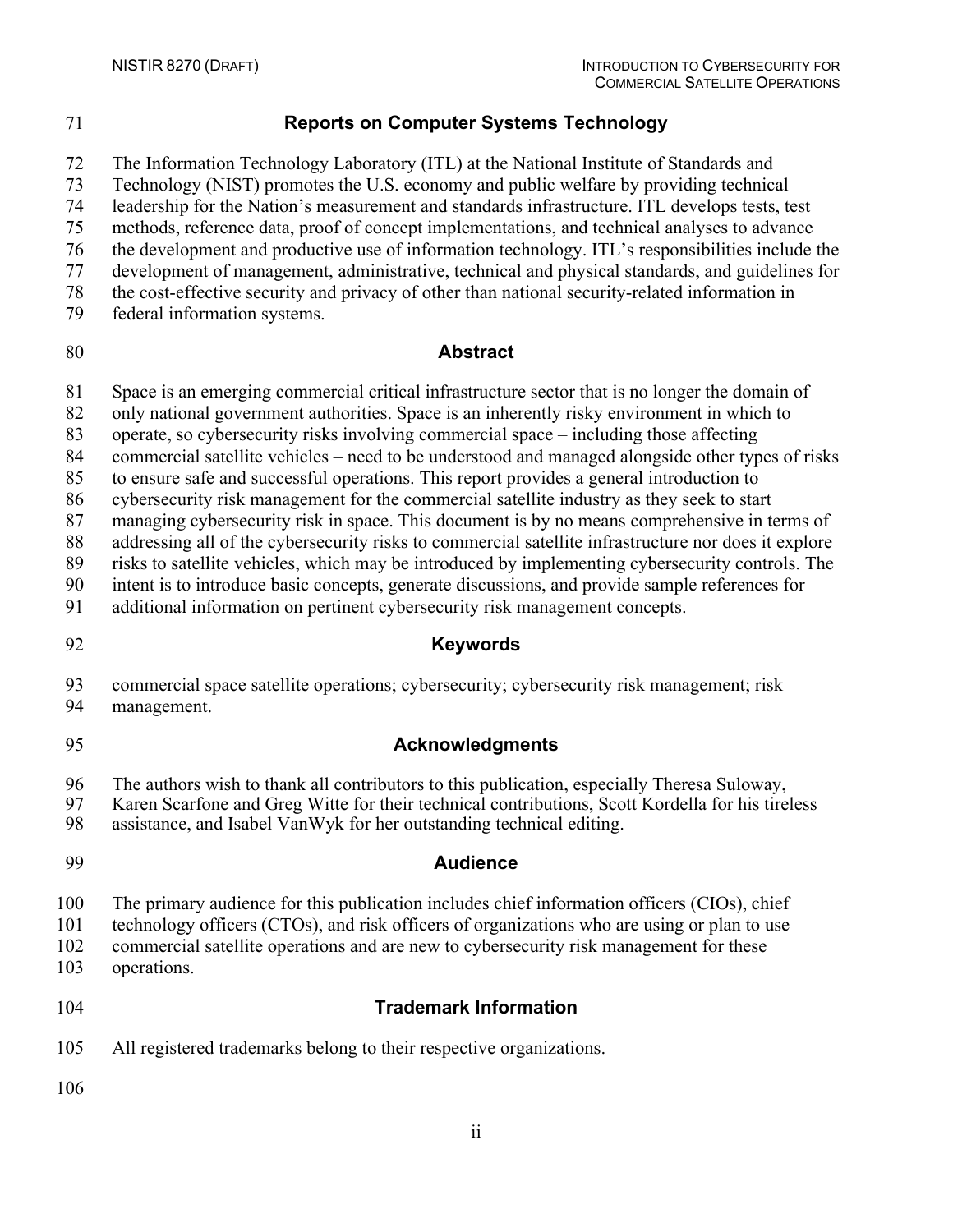# **Call for Patent Claims**

 This public review includes a call for information on essential patent claims (claims whose use would be required for compliance with the guidance or requirements in this Information Technology Laboratory (ITL) draft publication). Such guidance and/or requirements may be directly stated in this ITL Publication or by reference to another publication. This call also includes disclosure, where known, of the existence of pending U.S. or foreign patent applications relating to this ITL draft publication and of any relevant unexpired U.S. or foreign patents. ITL may require from the patent holder, or a party authorized to make assurances on its behalf, in written or electronic form, either: a) assurance in the form of a general disclaimer to the effect that such party does not hold and does not currently intend holding any essential patent claim(s); or b) assurance that a license to such essential patent claim(s) will be made available to applicants desiring to utilize the license for the purpose of complying with the guidance or requirements in this ITL draft publication either: i. under reasonable terms and conditions that are demonstrably free of any unfair discrimination; or ii. without compensation and under reasonable terms and conditions that are demonstrably free of any unfair discrimination. Such assurance shall indicate that the patent holder (or third party authorized to make assurances on its behalf) will include in any documents transferring ownership of patents subject to the assurance, provisions sufficient to ensure that the commitments in the assurance are binding on the transferee, and that the transferee will similarly include appropriate provisions in the event of future transfers with the goal of binding each successor-in-interest. The assurance shall also indicate that it is intended to be binding on successors-in-interest regardless of whether such provisions are included in the relevant transfer documents. 137 Such statements should be addressed to: [DraftIR8270Comments@nist.gov.](mailto:DraftIR8270Comments@nist.gov)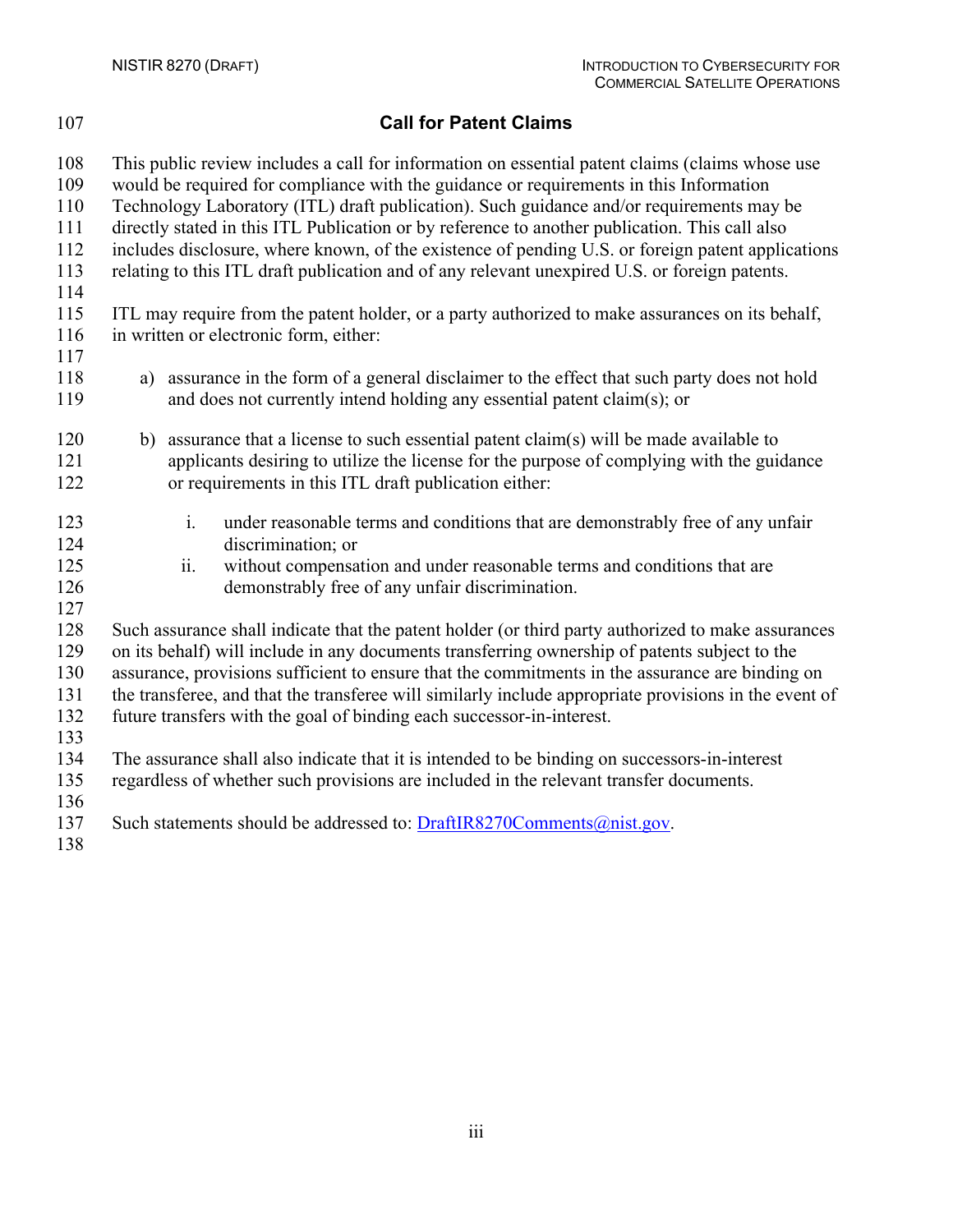#### <span id="page-5-1"></span>**Executive Summary**

- As stated in the September 2018 United States National Cyber Strategy, the U.S. Government
- considers unfettered access to and freedom to operate in space vital to advancing the security,
- economic prosperity, and scientific knowledge of the Nation. However, cyber-related threats to
- space assets (e.g., commercial satellites) and supporting infrastructure pose increasing risk to this
- economic promise and commercial space emerging markets.
- Commercial satellite operations occur in an inherently risky environment. Physical risks to these
- operations are generally quantifiable and have the most likely potential to adversely impact the
- businesses that operate commercial satellites, usually in low earth orbit. While this is the primary
- risk consideration to satellite operations, continued growth in this new commercial infrastructure
- 49 allows for opportunities to address the cybersecurity risks along with the other risk elements.<sup>1</sup>
- Methods for the creation, maintenance, and implementation of a cybersecurity program for many
- of the commercial and international markets include products in National and International
- Standard-Setting Organizations (SSOs), as well as the use risk management guidance from the
- National Institute of Standards and Technology (NIST). NIST risk management guidance
- includes specific technical references, cybersecurity control catalogues, the IT Risk Management
- Framework, and the Cybersecurity Framework (CSF).
- The intent of this document is to introduce the CSF to commercial space businesses. This
- includes describing a specific method for applying the CSF to a small portion of commercial
- satellite operations (e.g., a small sensing satellite), creating an example CSF set of desired
- security outcomes based on missions and anticipated threats, and describing an abstracted set of
- cybersecurity outcomes, requirements, and suggested cybersecurity controls.
- NIST asks the commercial satellite operations community to use this document as an informative
- reference to assist in managing cybersecurity risks and to consider how cybersecurity
- requirements might coexist within space vehicle system requirements. The example requirements
- listed in this document could be used to create an initial baseline. However, NIST recommends
- that organizations use this document in coordination with the set of NIST references and
- applicable SSOs material to create cybersecurity outcomes, requirements, and controls
- customized to support an organization's particular business needs and address its individual
- 168 threat models.

### *This report focuses on crewless commercial space vehicles that will not dock with human-occupied spacecraft.*

<span id="page-5-0"></span>These can include, but are not limited to, physical risks, EMI/EMC, financial risks, and supplier and customer risks.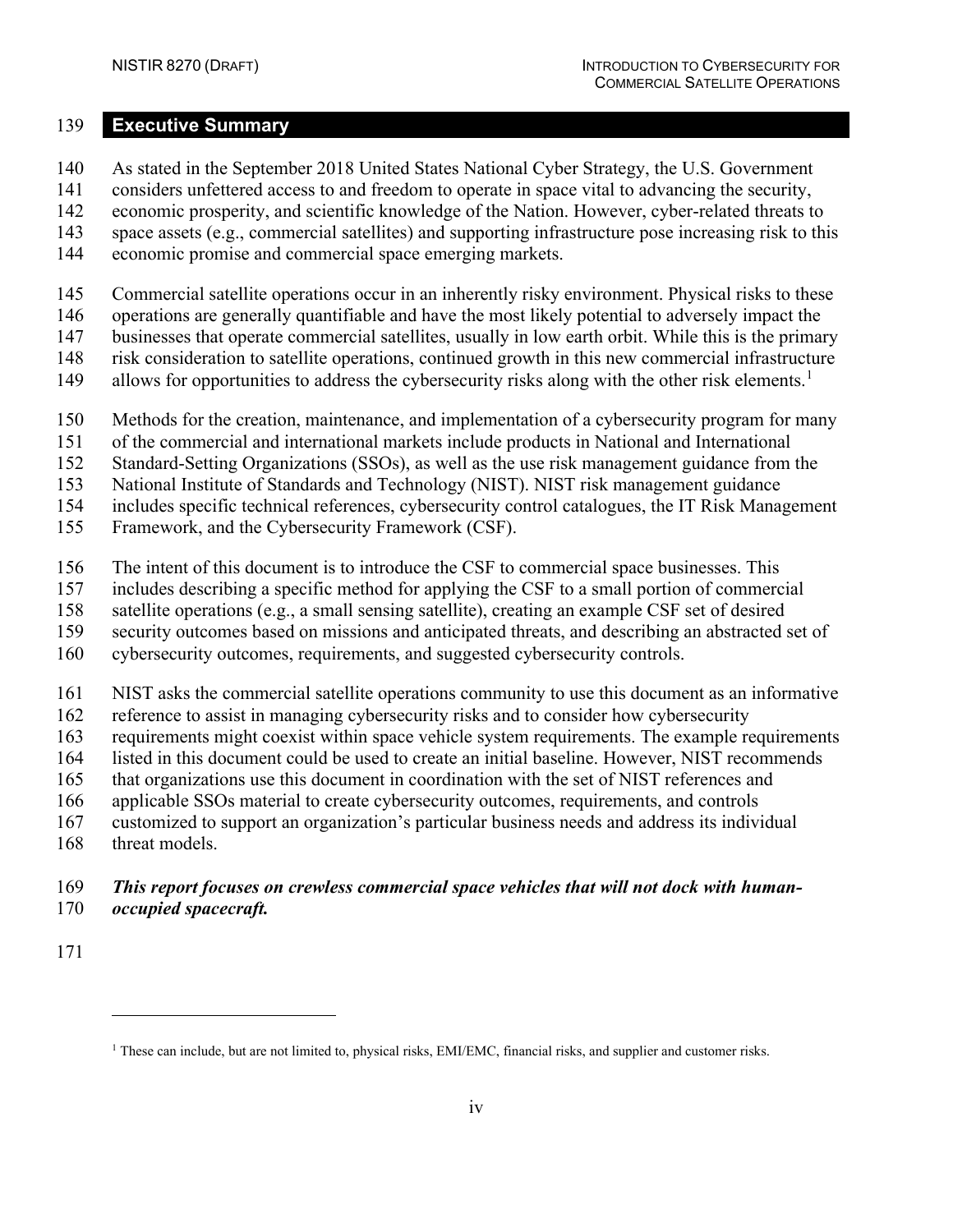| 172               |              | <b>Table of Contents</b>                                                                                                                                           |  |
|-------------------|--------------|--------------------------------------------------------------------------------------------------------------------------------------------------------------------|--|
| 173               |              |                                                                                                                                                                    |  |
| 174               | 1            |                                                                                                                                                                    |  |
| 175               |              | 1.1                                                                                                                                                                |  |
| 176               |              | 1.2 <sub>1</sub>                                                                                                                                                   |  |
| 177               | $\mathbf{2}$ | Conceptual High-Level Architecture of Satellite Operations  3                                                                                                      |  |
| 178               | 3            |                                                                                                                                                                    |  |
| 179               | 4            | Creating a Cybersecurity Program for Space Operations 10                                                                                                           |  |
| 180               |              | 4.1                                                                                                                                                                |  |
| 181               |              |                                                                                                                                                                    |  |
| 182               |              |                                                                                                                                                                    |  |
| 183               |              |                                                                                                                                                                    |  |
| 184               |              |                                                                                                                                                                    |  |
| 185               |              | <b>List of Appendices</b>                                                                                                                                          |  |
| 186               |              |                                                                                                                                                                    |  |
| 187               |              |                                                                                                                                                                    |  |
| 188               |              |                                                                                                                                                                    |  |
| 189               |              |                                                                                                                                                                    |  |
| 190               |              | <b>List of Figures</b>                                                                                                                                             |  |
| 191               |              | Figure 1. Major Parts of the Conceptual High-Level Architecture of Space Operations 4                                                                              |  |
| 192               |              |                                                                                                                                                                    |  |
| 193               |              |                                                                                                                                                                    |  |
| 194               |              |                                                                                                                                                                    |  |
| 195<br>196<br>197 |              | Figure 5. Example of the Identity Function showing the first category identity and access<br>management, along with the subcategories and informative references 9 |  |
| 198               |              | <b>List of Tables</b>                                                                                                                                              |  |
| 199<br>200        |              | Table 1: Control Table for Addressing Outcomes Countering Threat Models  15                                                                                        |  |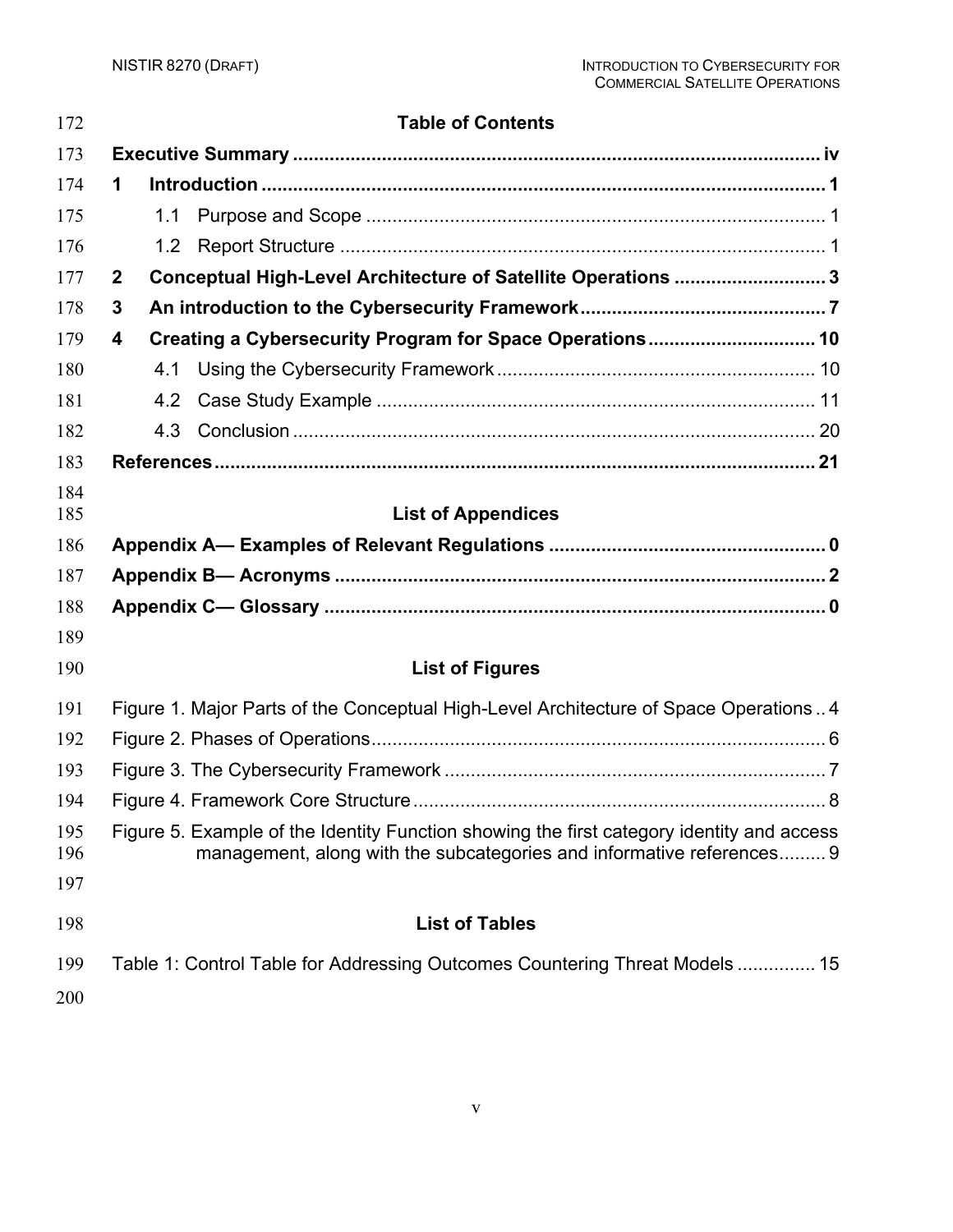#### <span id="page-7-0"></span>**1 Introduction**

 The concept of a commercial space sector has been evolving for some time. In 2007, the U.S. Leadership in Space Commerce Strategic Plan stated,

 From television and data communications**,** to personal navigation, to internet-based satellite imagery, space commerce has enabled countless new economic benefits for our nation. In addition, the expansion of the global market for commercial space capabilities has generated robust worldwide competition. [\[3\]](#page-27-1)

- The White House National Space Policy stated this in 2010:
- The term 'commercial,' for the purposes of this policy, refers to space goods, services, or activities provided by private sector enterprises that bear a reasonable portion of the investment risk and responsibility for the activity, operate in accordance with typical market-based incentives for controlling cost and optimizing return on investment, and have the legal capacity to offer these goods or services to existing or potential nongovernmental customers. [\[4\]](#page-27-2)
- Today, space continues to be an emerging commercial sector that is no longer the domain of only national government authorities. The commercial uses of space for research and development, material sciences, communication, and sensing are growing in size, scale, and importance for the future of the U.S. economy. Space is an inherently risky environment in which to operate, so cybersecurity risks involving commercial space need to be understood and managed alongside
- other types of risks to ensure safe and successful operations.

#### <span id="page-7-1"></span>**1.1 Purpose and Scope**

This report provides a general introduction to cybersecurity risk management to the commercial

space commerce industry. This document is by no means comprehensive in terms of addressing

all cybersecurity risks to commercial space infrastructure, nor does it explore how cybersecurity

solutions might introduce risk to a space vehicle. The intent is to introduce basic concepts,

generate discussions, clear confusion, and provide references for additional information on

pertinent cybersecurity risk management concepts. *This report focuses on crewless commercial* 

*space vehicles that will not dock with human-occupied spacecraft.* 

#### <span id="page-7-2"></span>**1.2 Report Structure**

- The rest of this report is organized into the following sections and appendices:
- Section [2](#page-9-0) provides a notional, conceptual, high-level architectural view of commercial satellite operations.
- Section [3](#page-13-0) describes the steps of the Cybersecurity Framework and provides a notional example of how a satellite organization might apply those steps.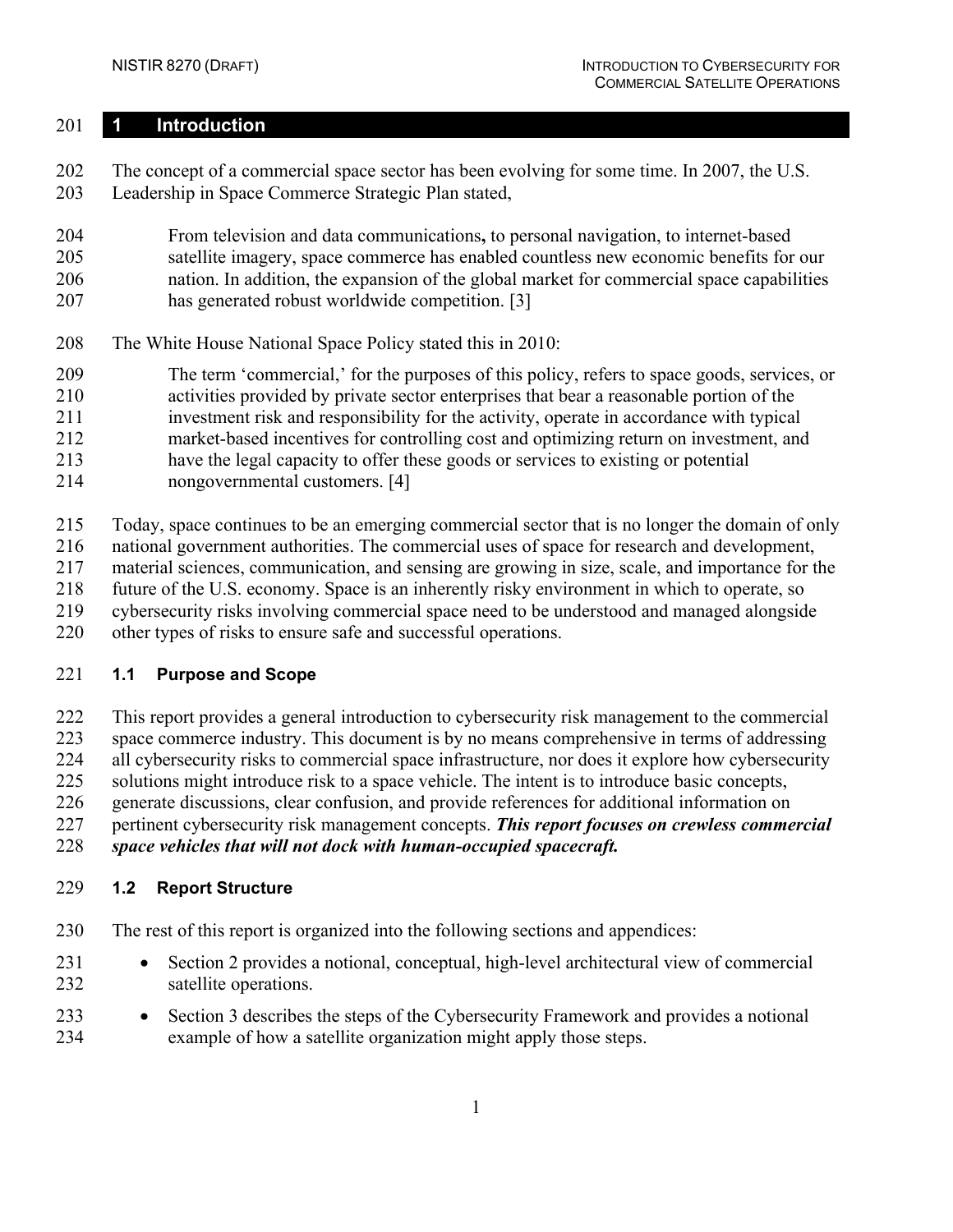| 235        |                                                                                                          |
|------------|----------------------------------------------------------------------------------------------------------|
| 236<br>237 | Appendix A provides examples of regulations that may be relevant for commercial<br>satellite operations. |

• [Appendix B](#page-31-0) lists the acronyms used in the report.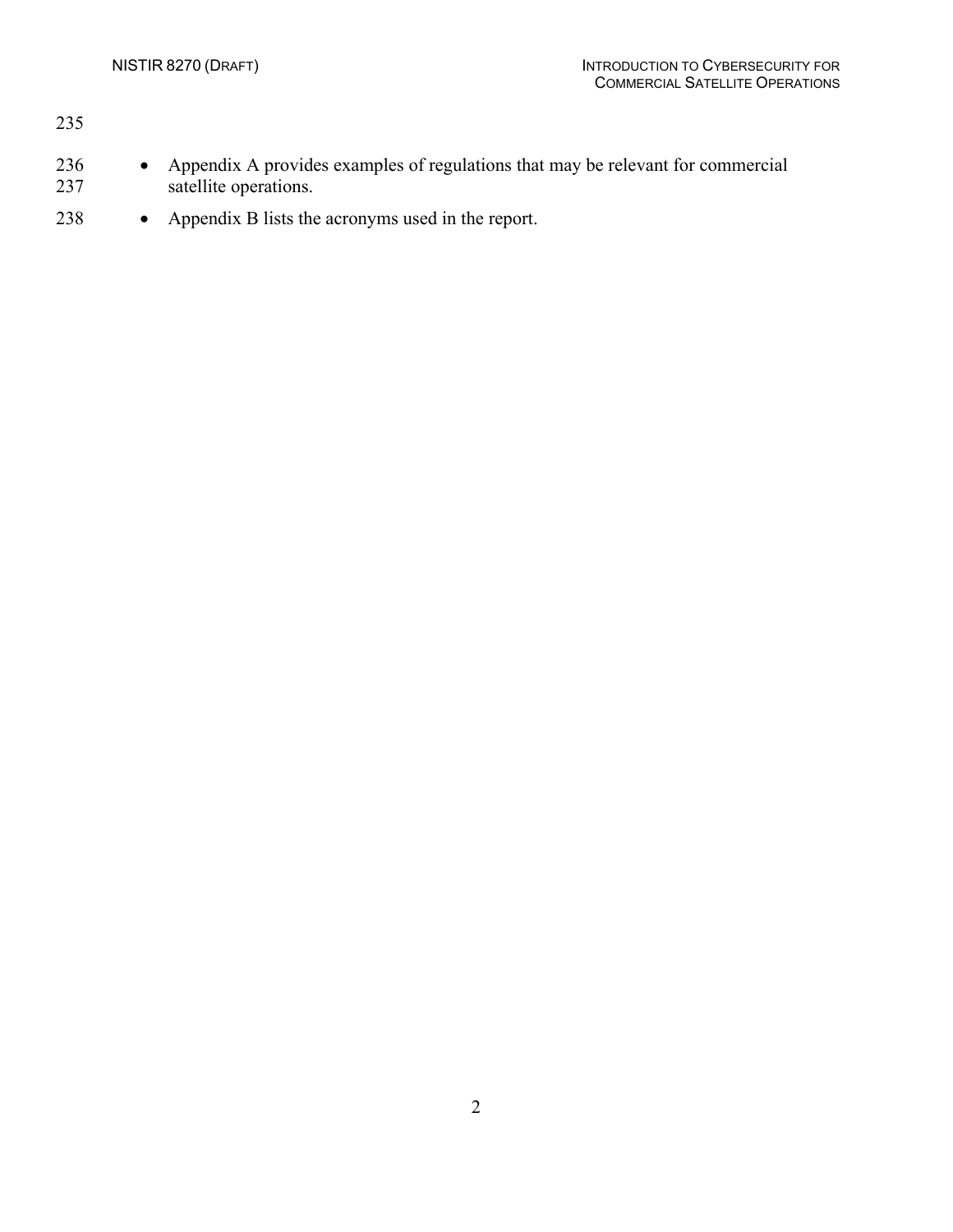# <span id="page-9-0"></span>**2 Conceptual High-Level Architecture of Satellite Operations**

This section provides a notional, conceptual, high-level architectural view of commercial,

crewless space operations. This view can be helpful in understanding, assigning, and managing

cybersecurity requirements and risks associated with different owners and operators of different

parts of the architectures. This architecture can be under the sole control of one system owner or

shared among numerous owners, including public, commercial, and private.

Once in operation, space vehicles share an ecosystem that has no national and few natural

boundaries and where safety is a communal concern. For the purposes of this paper and to

facilitate subsequent discussions in setting, expressing, or meeting cybersecurity requirements,

- NIST notionally defines the scope of a commercial space operations architecture to include the
- following:

#### **Space Architecture Segments**

 **Ground Segment:** *Ground operations* are terrestrial-based activities that can be automated or conducted by human operators. They often include some or all of the space operations (i.e., station keeping and payload commanding) and can be co-located with launch facilities or at a separate set of facilities. Ground operations can be outsourced in whole or in part. Even at launch, the payload operator may not be collocated with the launch facility.

 **Link Segment:** *Command and control* are the signaling operations sent to the satellite to conduct a mission function, perform diagnostics, reset the state of the equipment, and/or activate the propulsion systems of the vehicle. Command and control operations are generated on the ground and can be transmitted to the vehicle in several ways. The commands may be sent via a fiber link to a remote ground station, which then transmits the commands via a direct RF or optical link to the satellite from the ground. The second method uses a set of space relays, where the original commands are sent from the ground via RF or optical to a relay satellite and then transmitted via RF or optical to the target satellite. Finally, mobile devices and technologies not associated with a specific ground operations location, such as intra-vehicle communications, can be used to deliver commands to a satellite or its payload.

 **User Segment:** These are consumers, such as GPS receivers, satellite phone users, or satellite TV receivers.

 **Space Segment:** *The space vehicle consists of the satellite* (BUS) and one or more payloads. The BUS consists of the components of the vehicle associated with the "flying of the satellite," such as power, structure, attitude control system, processing and command control, and telemetry. The spacecraft can carry many specialized payloads to conduct missions, including remote sensing and communications. The BUS and the payload generally combine to form the satellite.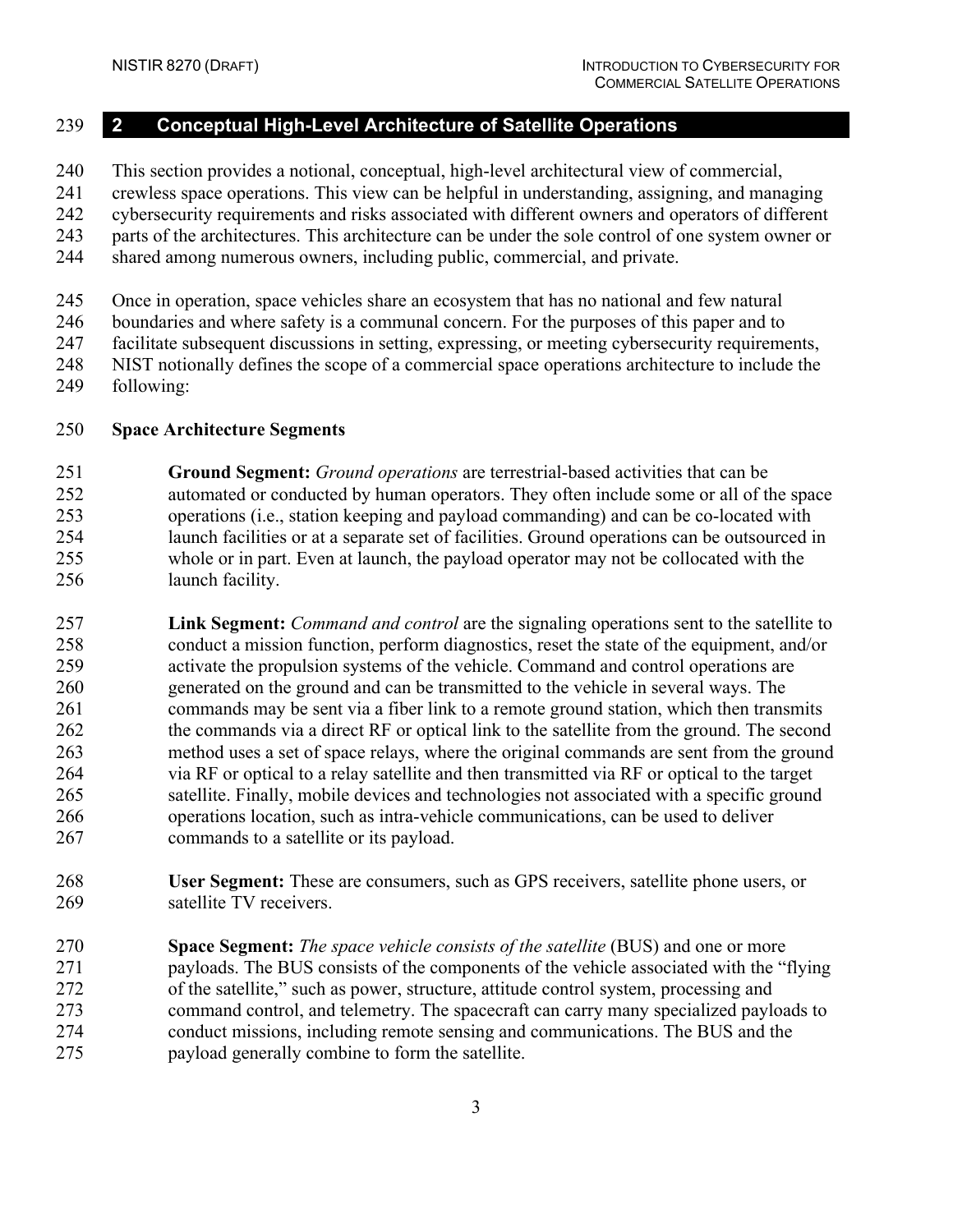**Inter-Vehicle Cybersecurity:** *Inter-vehicle cybersecurity* refers to the cybersecurity capabilities of the satellite vehicle itself, including its ability to protect itself against cybersecurity threats, detect threat actions, respond to cybersecurity attacks, and recover when necessary. These capabilities should be designed as part of security development and integrated early in the system life cycle. Often, inter-vehicle cybersecurity is the primary responsibility of small commercial satellite owners and operators, and much of the rest of the architecture is outsourced to external suppliers and providers.

 **Intra-Vehicle Communications:** Communications between operational satellites for mission functions – such as command and control, networking of compute capabilities, redundancy of operations and mission functions, tracking, and communications – are known as *intra-vehicle communications*. Therefore, the integrity and authenticity of these communications is critical.



#### <span id="page-10-0"></span>**Figure 1. Major Parts of the Conceptual High-Level Architecture of Space Operations**

Figure 1 reflects major parts of the conceptual, high-level architecture of satellite operations.

 This architecture is for crewless spacecraft and does not include cybersecurity requirements for human space systems, spacecraft, or systems that will dock with human systems and/or lunar

landers.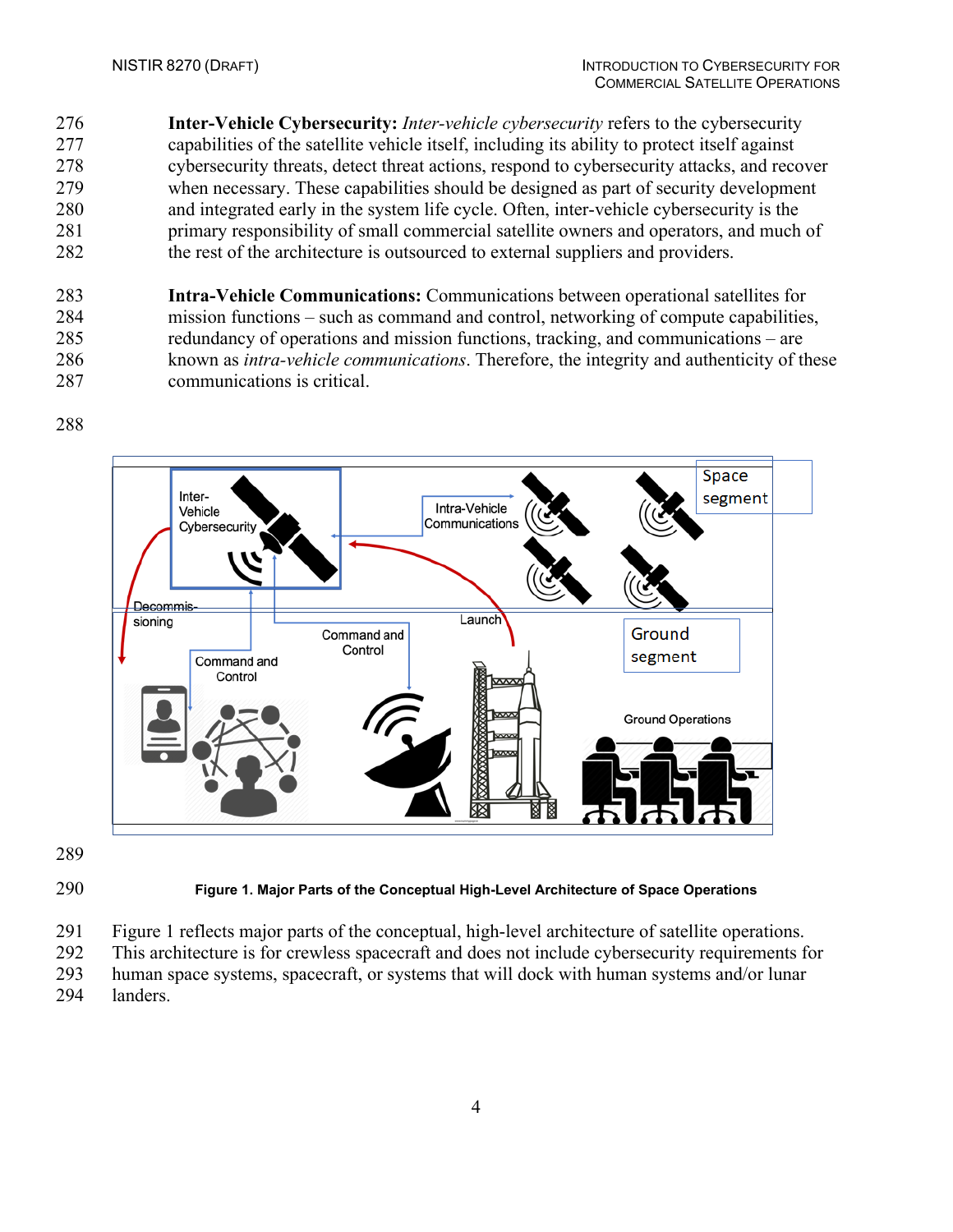#### **Spacecraft Vehicle Life Cycle Phases**

 The space vehicle will experience different phases of operations, each of which may have unique 297 risks that need to be addressed.

 **Assembly:** Spacecraft components are procured from across the world and brought together to allow the spacecraft to perform various missions. Hardware and software supply chain is, therefore, a critical component of cybersecurity. Once vehicles are launched, the ability to modify hardware is limited, if not impossible. Hardware implants or vulnerabilities are difficult to mitigate and can have a foundational impact on cybersecurity. However, software on a space vehicle can often be patched or modified from the ground.

- **Prelaunch:** This is a critical time for the vehicle, when operators will be testing RF links as well as the utilization of an umbilical cord to the launch vehicle for diagnostics and telemetry. It is important for operators to understand the connectivity and access that the various satellite health monitoring systems have during prelaunch.
- **Launch:** *Launch* is the phase of space commerce that entails moving the space system to its operational environment – generally in low Earth orbit (LEO) – from a pad, rack, ramp, or other device or installation. Launch can include launch devices and installations, fuel operations and storage, and launch safety and destruct systems. Launch can have significant overlap with ground operations, and the two are often combined. However, due to the current cost, complexity, and safety concerns associated with launch, it is often outsourced to small commercial satellites.
- **On-orbit check out:** Once the satellite is placed into orbit, the satellite must beacon and establish a link to the ground command and control system. The satellite typically undergoes several checks to make sure that the system has survived launch and that all systems are operational. Once this has occurred, the satellite will enter operational status.
- **Operations – Sensing, Information Processing, Data Acquisition, and**
- **Communication:** The satellite conducts a mission operation that involves some function or combination of functions for sensing, information processing, data acquisition, and communication. These are functional requirements directly related to the business mission of the satellite and are conducted by the satellite and/or its payloads.
- **Decommissioning:** Decommissioning of a commercial satellite is a high-risk endeavor with requirements for the post-mission disposition of satellites. General good practices include maintaining control of orbital debris released during normal operations, minimizing debris generated by accidental explosions, and ensuring the post-mission disposal of space structures. Decommissioning other areas of the space operations architecture can include the need to handle and dispose of sensitive materials, intellectual property, and hazardous materials. The cybersecurity risks of decommissioning should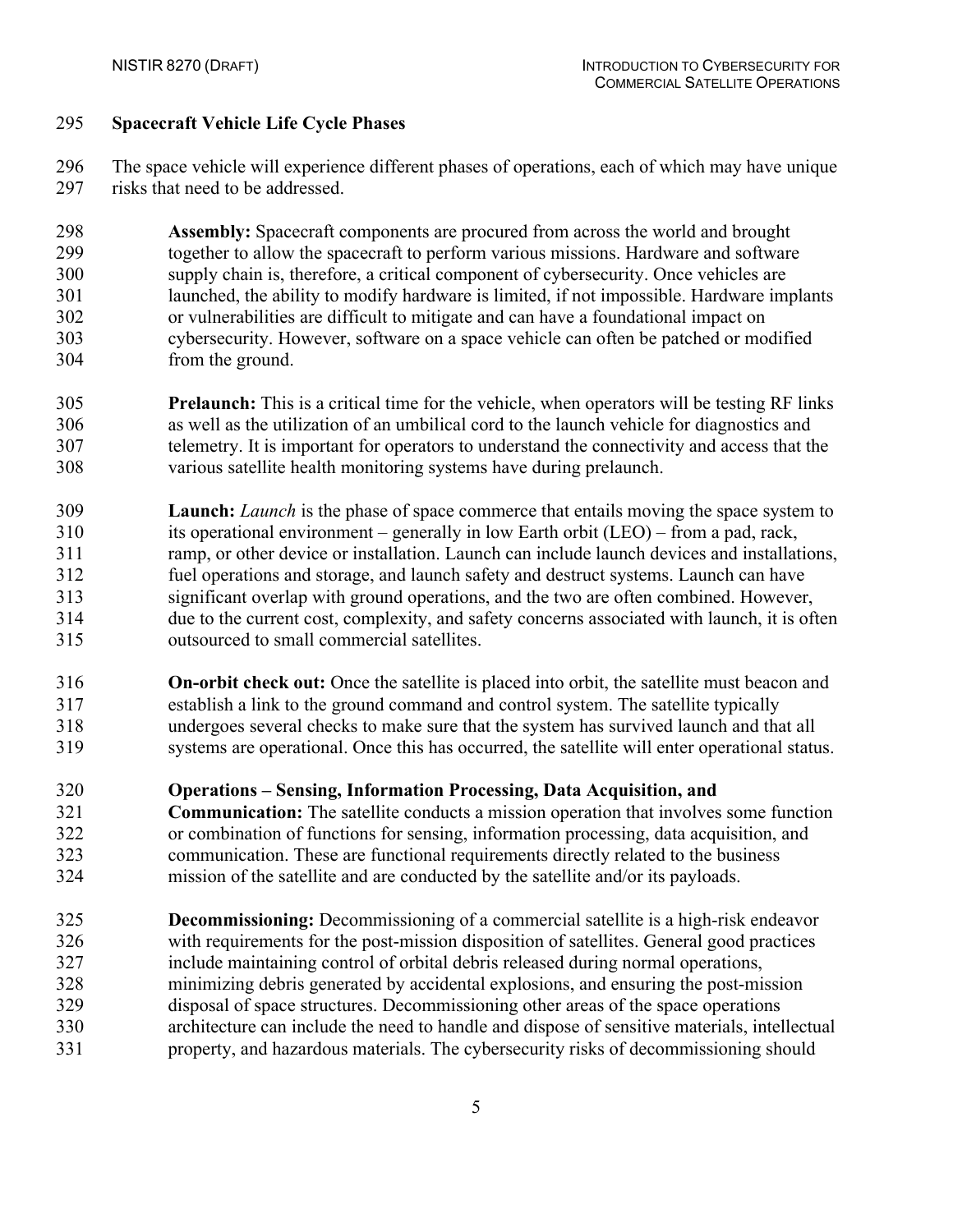- 332 consider appropriate confidentiality, integrity, and availability considerations as well as related physical threats to commercial satellite systems once decommissioned.
- related physical threats to commercial satellite systems once decommissioned.
- 

<span id="page-12-0"></span>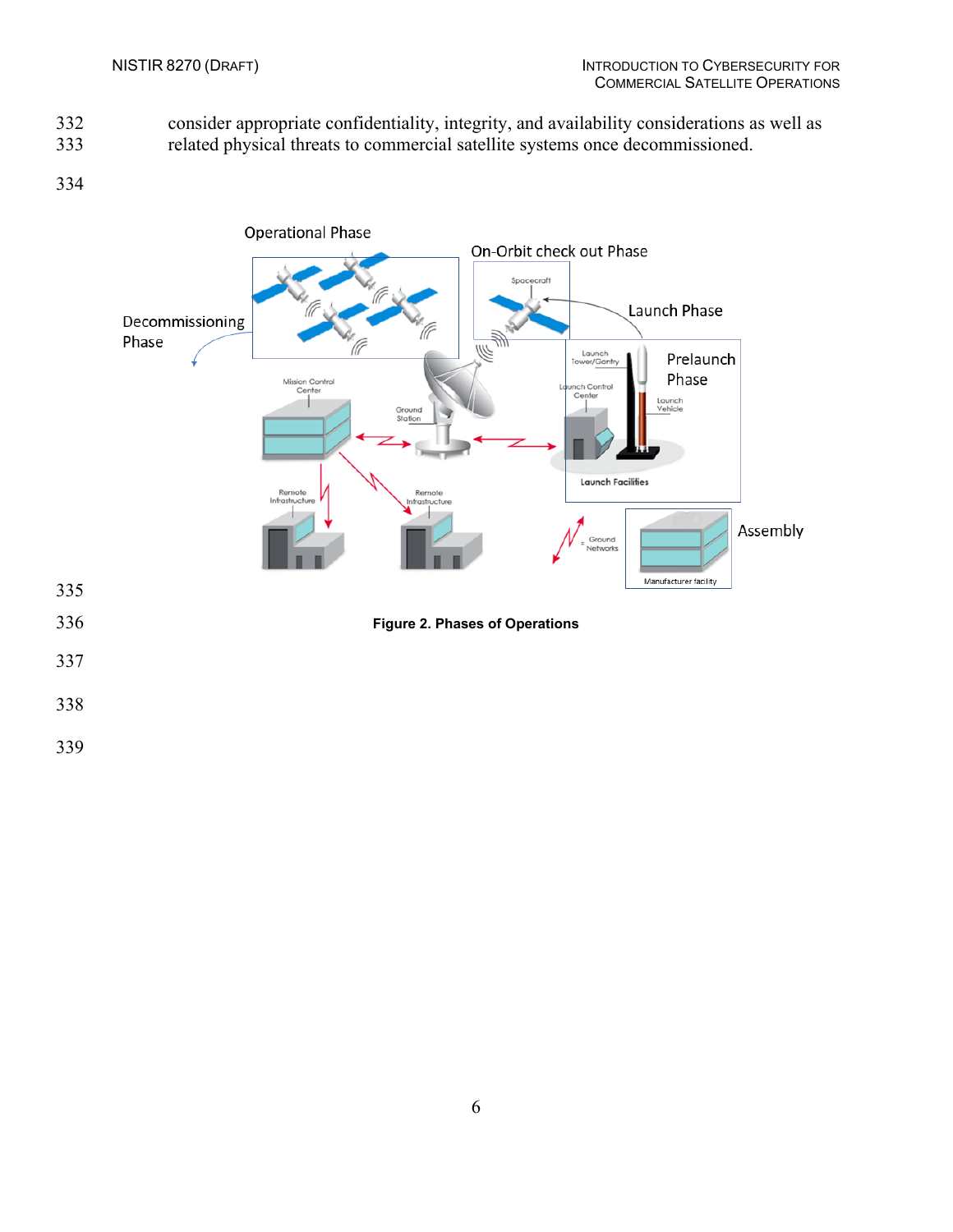#### <span id="page-13-0"></span>**3 An introduction to the Cybersecurity Framework**

The Cybersecurity Framework was developed in reponse to Executive Order 13636, *Improving* 

- *Critical Infrastructure Cybersecurity*. The framework is based on a risk management approach to
- cybersecurity that can be tailored to various industries. It provides common terminology and a
- methodology that can be implemented by organizations based on their resources and business needs. The Cybersecurity Framework consists of five functions: identify, protect, detect, repond,
- and recover. The functions are shown in a circlular format to communicate to the user that
- cybersecurty is a continuous process that enables an organization to navigate the changing
- landscape of cybersecurity risks.



<span id="page-13-1"></span>

**Figure 3. The Cybersecurity Framework**

- In addition to the five primary functions of the Cybersecurity Framework, there are categories
- and subcategories that express cybersecurity outcomes and informative references to assist in the
- implementation of controls that can achieve those outcomes. A breakdown of the CSF can be
- visualized in [Figure 4.](#page-14-0)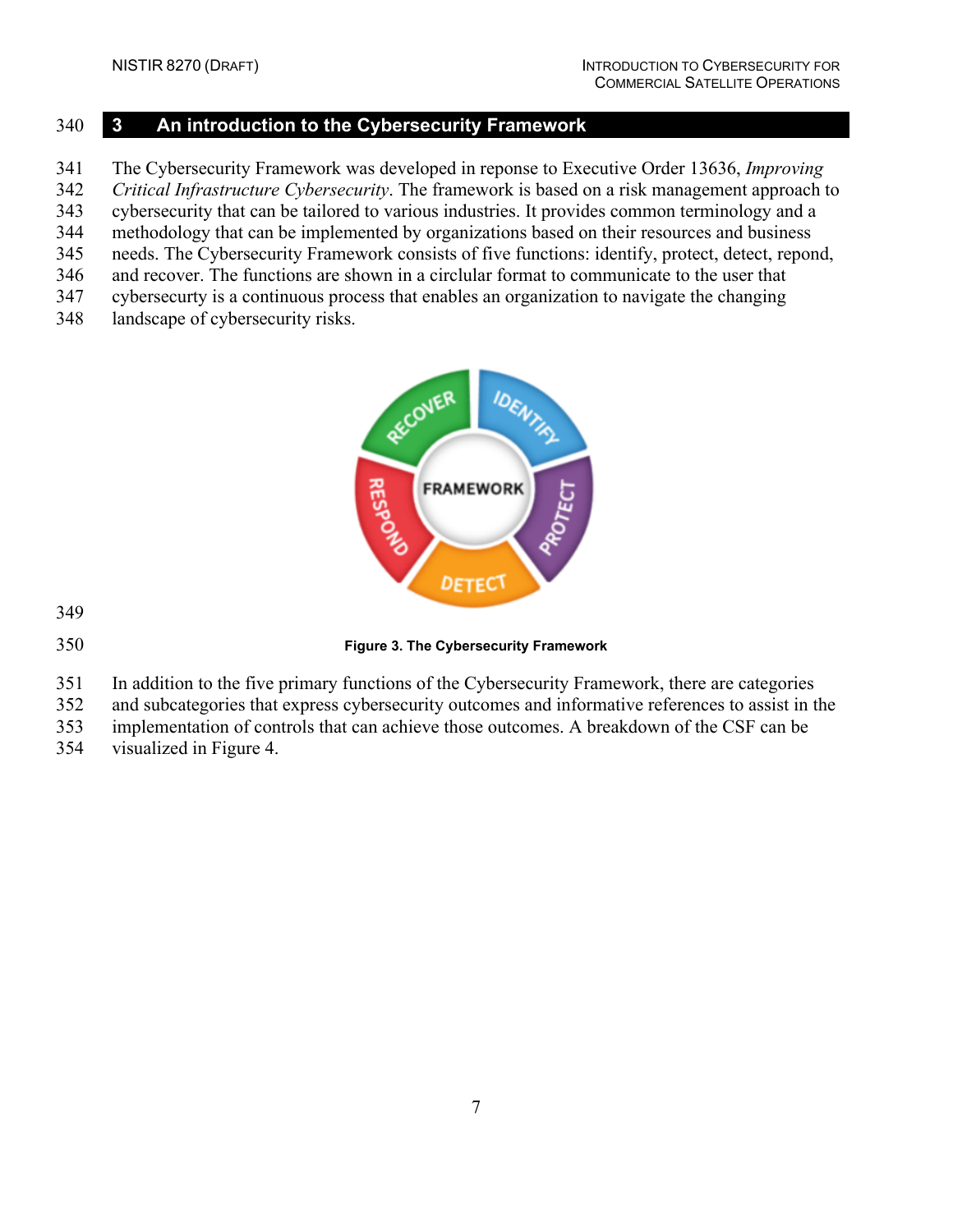| <b>Functions</b> | <b>Categories</b> | Subcategories | <b>Informative References</b> |
|------------------|-------------------|---------------|-------------------------------|
| <b>IDENTIFY</b>  |                   |               |                               |
| <b>PROTECT</b>   |                   |               |                               |
| <b>DETECT</b>    |                   |               |                               |
| <b>RESPOND</b>   |                   |               |                               |
| <b>RECOVER</b>   |                   |               |                               |

355

## <span id="page-14-0"></span>356 **Figure 4. Framework Core Structure**

357 To help explain the context of the categories, subcategories, and informative references, and sample of the first row of *identify* with the category of *identity* and access management is

example of the first row of *identify* with the category of identity and access management is

359 provided in [Figure 5.](#page-15-0) Each category has associated subcategories, which provide specific

360 outcomes. The last column of information references provides references for that particular

361 outcome that cite applicable NIST and SSO references.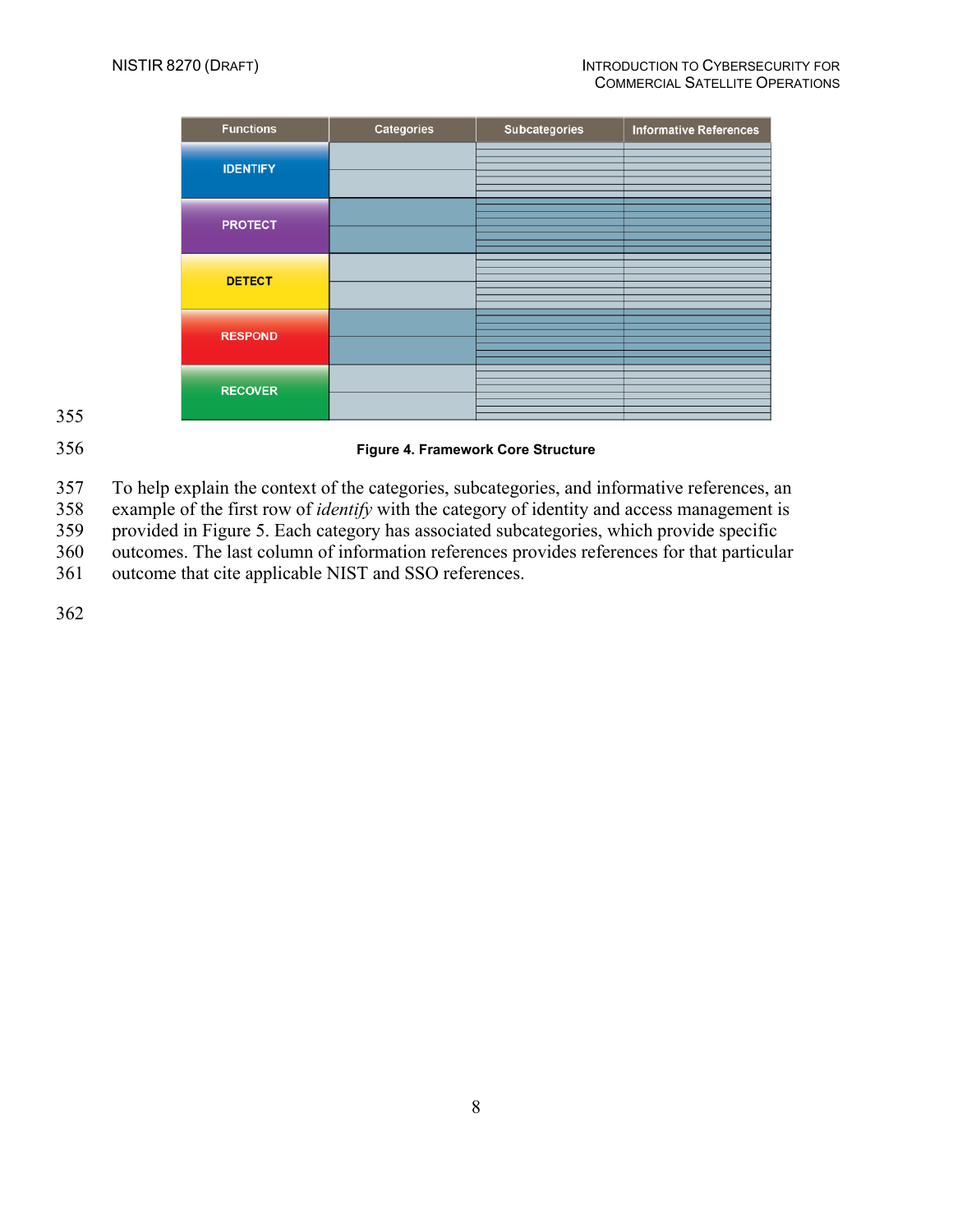#### NISTIR 8270 (DRAFT) INTRODUCTION TO CYBERSECURITY FOR COMMERCIAL SATELLITE OPERATIONS

| <b>Function</b>      | Category                                                                                                                                                                                                                                                                                   | Subcategory                                                                                                      | <b>Informative References</b>                |
|----------------------|--------------------------------------------------------------------------------------------------------------------------------------------------------------------------------------------------------------------------------------------------------------------------------------------|------------------------------------------------------------------------------------------------------------------|----------------------------------------------|
| <b>IDENTIFY (ID)</b> |                                                                                                                                                                                                                                                                                            |                                                                                                                  | CCS CSC <sub>1</sub>                         |
|                      |                                                                                                                                                                                                                                                                                            |                                                                                                                  | COBIT 5 BAI09.01, BAI09.02                   |
|                      |                                                                                                                                                                                                                                                                                            | ID.AM-1: Physical devices and systems within the                                                                 | ISA 62443-2-1:2009 4.2.3.4                   |
|                      |                                                                                                                                                                                                                                                                                            | organization are inventoried                                                                                     | ISA 62443-3-3:2013 SR 7.8                    |
|                      |                                                                                                                                                                                                                                                                                            |                                                                                                                  | ISO/IEC 27001:2013 A.8.1.1, A.8.1.2          |
|                      |                                                                                                                                                                                                                                                                                            |                                                                                                                  | <b>NIST SP 800-53 Rev. 4 CM-8</b>            |
|                      |                                                                                                                                                                                                                                                                                            |                                                                                                                  | CCS CSC <sub>2</sub>                         |
|                      |                                                                                                                                                                                                                                                                                            |                                                                                                                  | COBIT 5 BAI09.01, BAI09.02, BAI09.05         |
|                      |                                                                                                                                                                                                                                                                                            | ID.AM-2: Software platforms and applications within                                                              | ISA 62443-2-1:2009 4.2.3.4                   |
|                      |                                                                                                                                                                                                                                                                                            | the organization are inventoried                                                                                 | ISA 62443-3-3:2013 SR 7.8                    |
|                      |                                                                                                                                                                                                                                                                                            |                                                                                                                  | ISO/IEC 27001:2013 A.8.1.1, A.8.1.2          |
|                      |                                                                                                                                                                                                                                                                                            |                                                                                                                  | <b>NIST SP 800-53 Rev. 4 CM-8</b>            |
|                      | Asset Management (ID.AM): The data, personnel,<br>devices, systems, and facilities that enable the<br>organization to achieve business purposes are<br>identified and managed consistent with their relative<br>importance to business objectives and the<br>organization's risk strategy. | ID.AM-3: Organizational communication and data<br>flows are mapped                                               | CCS CSC 1                                    |
|                      |                                                                                                                                                                                                                                                                                            |                                                                                                                  | <b>COBIT 5 DSS05.02</b>                      |
|                      |                                                                                                                                                                                                                                                                                            |                                                                                                                  | ISA 62443-2-1:2009 4.2.3.4                   |
|                      |                                                                                                                                                                                                                                                                                            |                                                                                                                  | ISO/IEC 27001:2013 A.13.2.1                  |
|                      |                                                                                                                                                                                                                                                                                            |                                                                                                                  | NIST SP 800-53 Rev. 4 AC-4, CA-3, CA-9, PL-8 |
|                      |                                                                                                                                                                                                                                                                                            | ID.AM-4: External information systems are catalogued                                                             | <b>COBIT 5 APO02.02</b>                      |
|                      |                                                                                                                                                                                                                                                                                            |                                                                                                                  | ISO/IEC 27001:2013 A.11.2.6                  |
|                      |                                                                                                                                                                                                                                                                                            |                                                                                                                  | NIST SP 800-53 Rev. 4 AC-20, SA-9            |
|                      |                                                                                                                                                                                                                                                                                            |                                                                                                                  | COBIT 5 APO03.03, APO03.04, BAI09.02         |
|                      |                                                                                                                                                                                                                                                                                            | ID.AM-5: Resources (e.g., hardware, devices, data,<br>and software) are prioritized based on their               | ISA 62443-2-1:2009 4.2.3.6                   |
|                      |                                                                                                                                                                                                                                                                                            | classification, criticality, and business value                                                                  | ISO/IEC 27001:2013 A.8.2.1                   |
|                      |                                                                                                                                                                                                                                                                                            |                                                                                                                  | NIST SP 800-53 Rev. 4 CP-2, RA-2, SA-14      |
|                      |                                                                                                                                                                                                                                                                                            |                                                                                                                  | COBIT 5 APO01.02, DSS06.03                   |
|                      |                                                                                                                                                                                                                                                                                            | ID.AM-6: Cybersecurity roles and responsibilities for<br>the entire workforce and third-party stakeholders (e.g. | ISA 62443-2-1:2009 43233                     |
|                      |                                                                                                                                                                                                                                                                                            | suppliers, customers, partners) are established                                                                  | ISO/IEC 27001:2013 A.6.1.1                   |
|                      |                                                                                                                                                                                                                                                                                            |                                                                                                                  | NIST SP 800-53 Rev. 4 CP-2, PS-7, PM-11      |

<span id="page-15-0"></span> **Figure 5. Example of the Identity Function showing the first category identity and access management, along with the subcategories and informative references**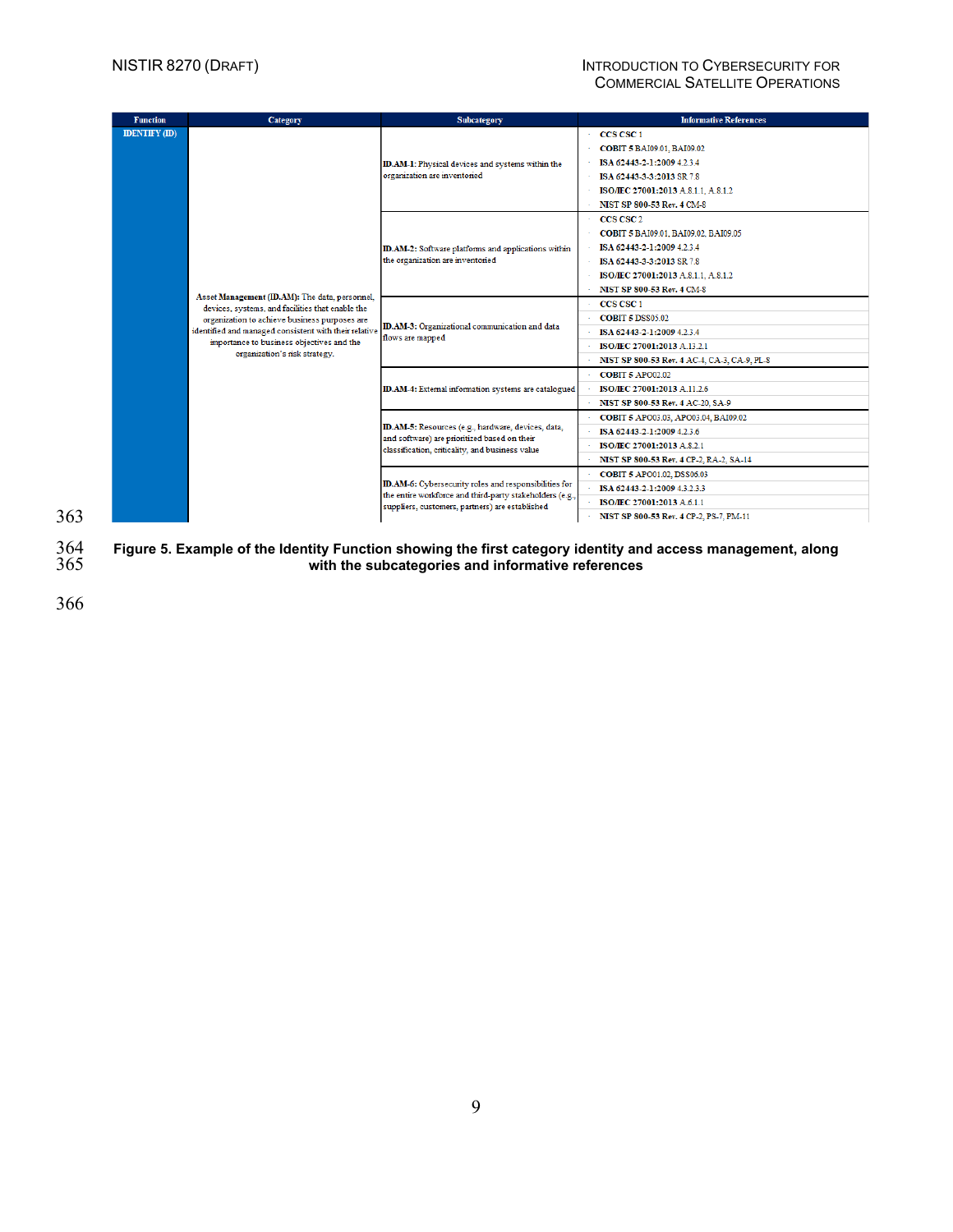#### <span id="page-16-0"></span>**4 Creating a Cybersecurity Program for Space Operations**

The application of high-level processes from the Cybersecurity Framework may help satellite

operators with the creation and maintenance of a cybersecurity program. While the overall

process is applicable to all parts of commercial space architectures and phases of operations, this

 document also provides a notional example of applying the CSF to generating cybersecurity requirements for the satellite during sensing, information processing, data acquisition, and

- communication to illustrate how these steps are used and to derive example cybersecurity
- outcomes, requirements, and controls for this specific use.
- 

## <span id="page-16-1"></span>**4.1 Using the Cybersecurity Framework**

While only a few organizations will own or control all aspects of space operations, the

Cybersecurity Framework helps with organizing and communicating about cybersecurity risks

and activities. The Framework can be used to communicate cybersecurity requirements to

suppliers and to manage how risk is mitigated, managed, transferred, or accepted when

- outsourcing one or more parts of space operations.
- Commercial space operations can be hybrid modes with few organizations owning or controlling

all parts of space operations. Therefore, communicating clear expectations, capabilities, and

requirements across the different owners of the space operations scope is important for

understanding and managing cybersecurity risks.

**Step 1: Establish Scope and Priorities.** It is most effective to address cybersecurity in the

earliest stages of building the components of the space architecture and embedding risk-reducing

measures that meet organizational mission and business objectives into the design and supply

- chain. However, many commercial satellite operators have already deployed several generations
- of their vehicles, and many parts of an architecture are in use.
- For companies that have already begun deployment, a current cybersecurity profile should be
- created to describe what cybersecurity outcomes are being achieved. A target profile can be
- created to describe the outcomes needed to meet the cybersecurity risk management goals of the
- organization. A gap analysis of the differences between the current profile versus the target
- profile provides information that the organization can use to make decisions regarding
- cybersecurity.
- **Step 2: Orient.** Once the scope of the cybersecurity program has been determined for mission
- 397 and business needs, the organization identifies related systems, assets, regulatory requirements,

and its overall risk approach. The organization then works to identify threats and vulnerabilities

applicable to those systems and assets.

<span id="page-16-2"></span>Some examples of regulatory requirements can be found i[n Appendix A.](#page-29-0)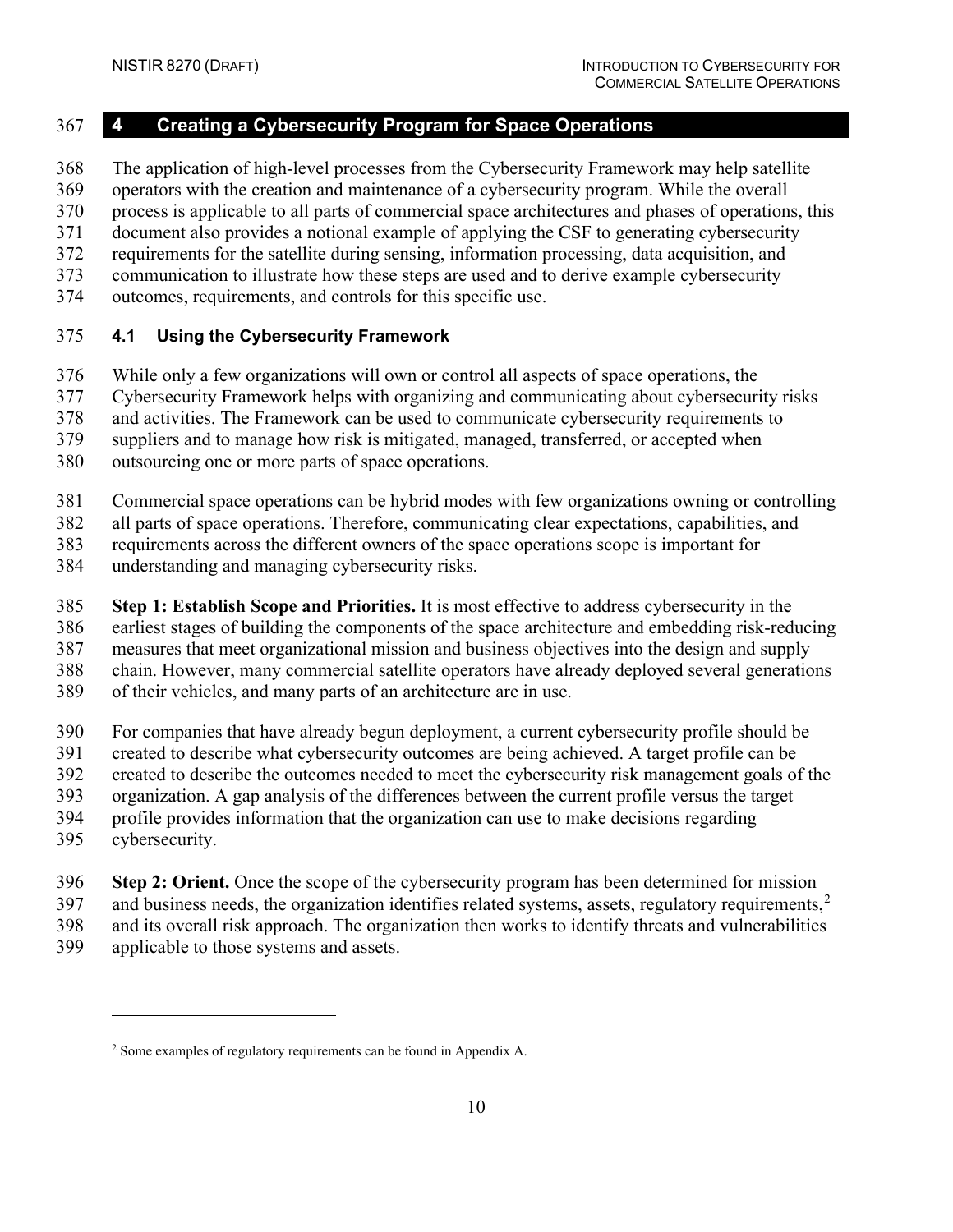- **Step 3: Create a Current Profile.** This step allows the organization to understand their current
- cybersecurity posture. An organization can assess how it is currently implementing the CSF
- functions by creating a Current Profile: a list of subcategory activities that are currently being
- implemented within the organization.
- **Step 4: Conduct a Risk Assessment.** This assessment could be guided by the organization's
- overall risk management process or previous risk assessment activities. The organization
- analyzes the operational environment, identifies emerging risks, and uses cyber threat
- information from internal and external sources to discern the likelihood of a cybersecurity event
- and the impact that the event could have on the organization.
- **Step 5: Create a Target Profile.** The organization creates a Target Profile by selecting the
- subcategories that support the organization's desired cybersecurity outcomes. Each organization
- will have a unique risk posture, which will result in a unique set of subcategories.
- **Step 6: Determine, Analyze, and Prioritize Gaps.** The organization compares the Current
- Profile and the Target Profile to identify potential gaps. It then creates a prioritized action plan to
- address those gaps.
- **Step 7: Implement Action Plan.** The organization determines which actions to take to address the gaps.

# <span id="page-17-0"></span>**4.2 Case Study Example**

- This section provides a short example walk-through using the Cybersecurity Framework steps
- for a notional low Earth orbit (LEO) "small satellite vehicle," which represents only one portion
- 420 of larger space operations. The same process<sup>[3](#page-17-1)</sup> can be applied to the other areas of space
- operations, if needed. In this notional example, a Framework Profile is created to address the
- core cybersecurity areas below:
- **Identify** assets, threat models, and regulatory requirements.
- **Protect** assets using outcomes that are then traced to controls and standards.
- **Detect** cybersecurity issues and threats as they materialize.
- **Respond** to those threats.
- **Recover** from incidents.
- *For Step 1* The notional use case is scoped to just the following aspects of Figure 1: the
- satellite vehicle itself, Inter-Vehicle Cybersecurity, Command and Control, and Sensing,
- Information Processing, and Data Acquisition. The notional company only owns and controls the
- <span id="page-17-1"></span>satellite vehicle part of the operations. They will use its generated target profile to express

<sup>&</sup>lt;sup>3</sup> It is important to note that the CSF is not prescriptive about how the steps should be applied, and this use case is intended for use as one of many possible methods.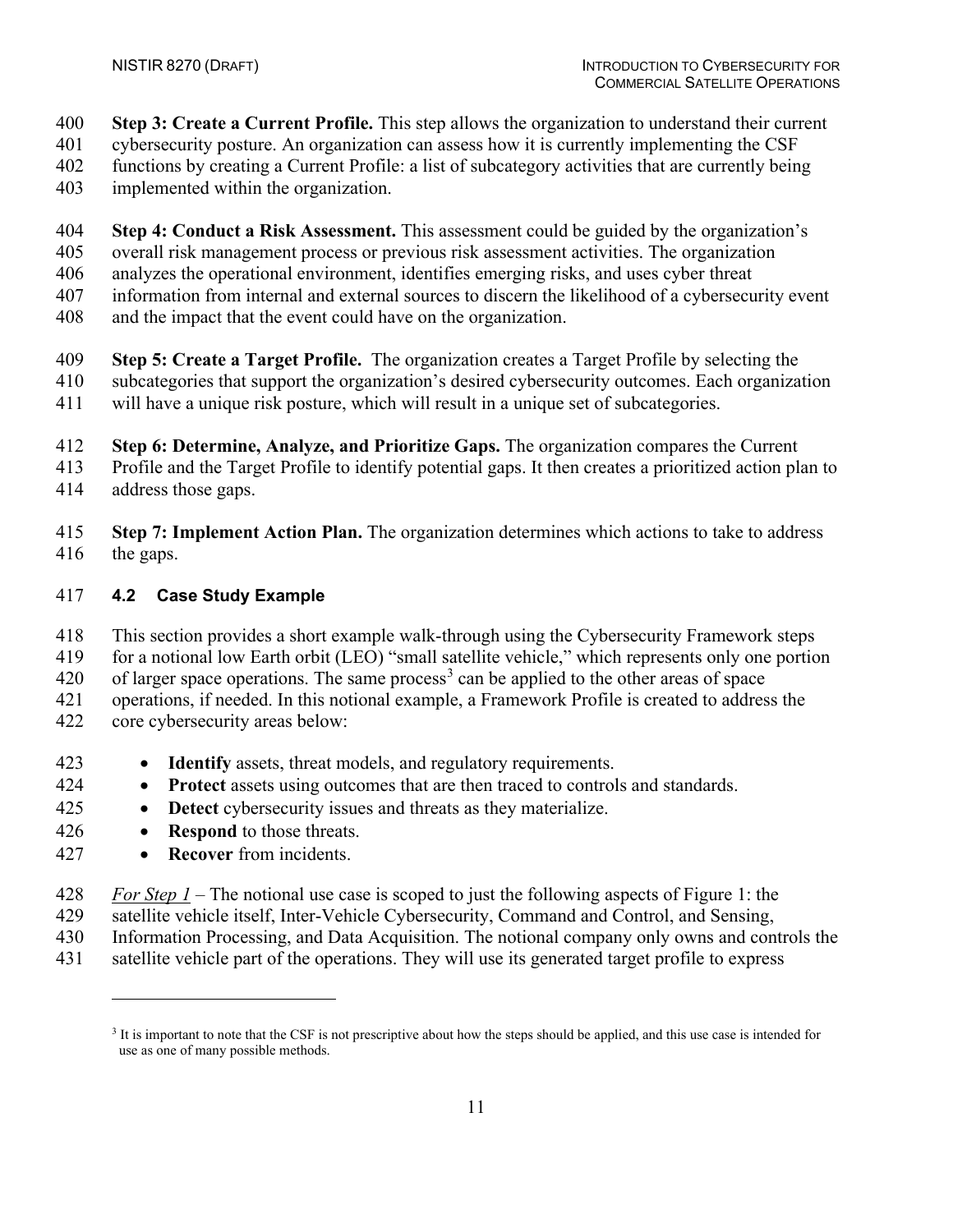- cybersecurity requirements for their vehicle and to compare products and services offered for
- other areas of space operations that are hybrid and/or outsourced.

*For Step 2* – The organization's business leaders identify relevant regulatory requirements and

critical systems, and they model potential high-level threats (and their potential impacts). The

organization defines its critical systems as those with a direct impact on the satellite itself, as

- well as their business model, which acquires "data over a geographic area." Organizational
- leadership determines that the business and mission-critical systems are:
- Communications technologies
- Guidance control
- Sensor systems

The organization then generates a high-level cybersecurity risk model that can be help identify

its most severe cybersecurity vulnerabilities, the threat events that are most likely occur, and

events that could have the highest negative impact on the business. This analysis is less rigid

than the detailed risk evaluation that occurs in Step 4 and is intended to spur discussion regarding

the types of risk events that might have some impact on the organization. The resulting risk

understanding helps in shaping the Current State Profile described in Step 3.

A list of the events and the business impacts is then generated:

| <b>Cybersecurity Events</b>                                | <b>Business Impacts</b>                                      |
|------------------------------------------------------------|--------------------------------------------------------------|
| Intentional jamming and spoofing of<br>sensor data         | loss of data assets for customers                            |
| Interception and theft of sensor data                      | loss of markets and customers                                |
| Intentional corruption of sensor systems                   | loss of satellite vehicle                                    |
| Jamming of guidance control                                | loss of satellite vehicle                                    |
| Hijacking and unauthorized commands to<br>guidance control | loss of satellite vehicle                                    |
| Malicious code injection                                   | loss of satellite vehicle, data corruption,<br>and data loss |
| Denial-of-service attack                                   | loss of data and/or loss of guidance                         |

- To mitigate these high-impact, high-probability events, a set of needed cybersecurity outcomes is
- generated. These are, in effect, the inverse of the threat models to the critical systems and are
- placed in the terms used in the core of the CSF where they are most appropriate for the
- outcomes. An example is below: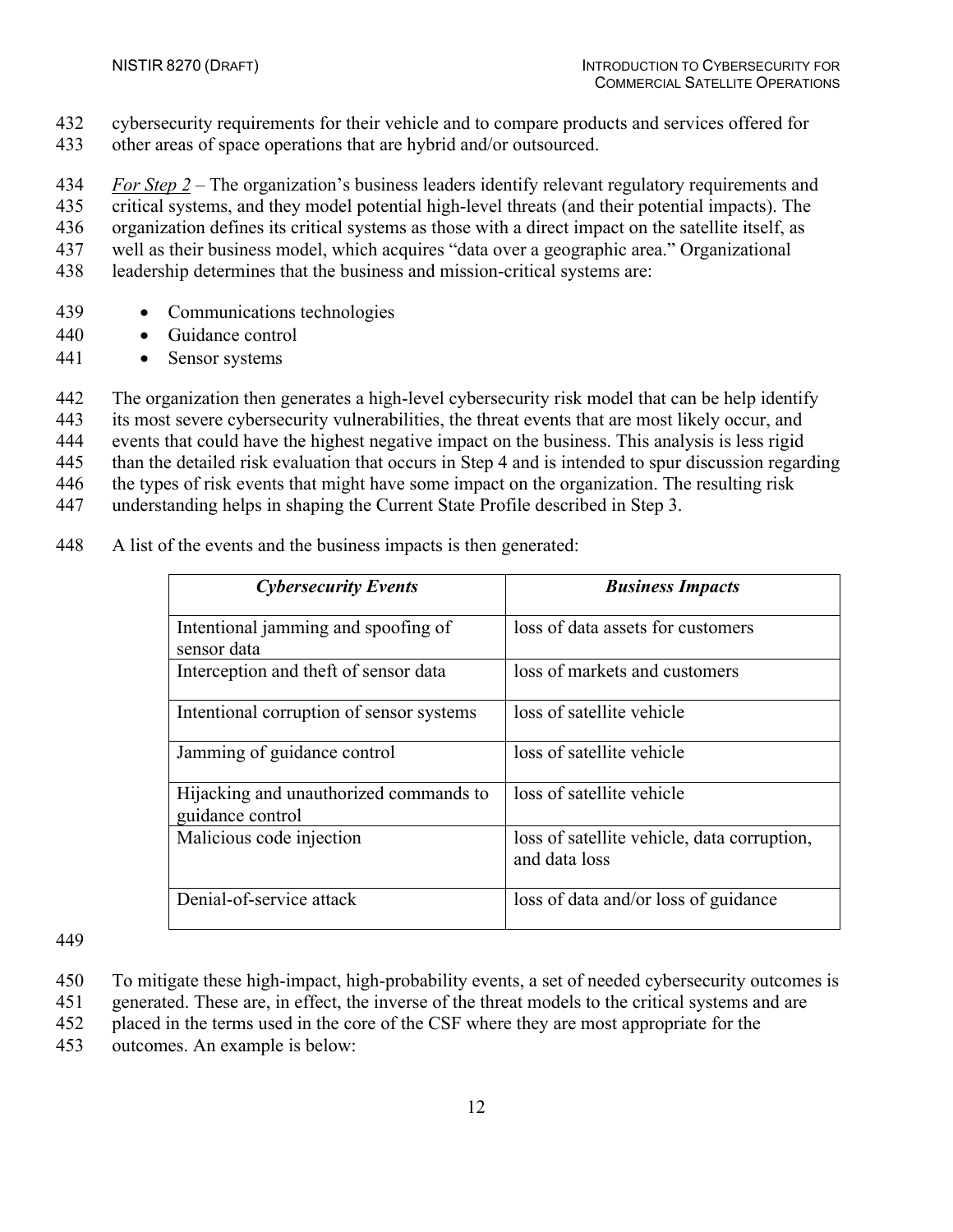- *Protect/Detect/Respond/Recover* from jamming, spoofing, and data interception of communication technologies; • *Protect/Detect/Respond/Recover Guidance Control* from unauthorized access, unauthorized commands, and unauthorized jamming; • *Protect/Detect/Respond/Recover* from spoofing, interception, and the corruption of sensor data; • *Protect/Detect/Respond/Recover Satellite Operations* from malicious code attacks; and, • *Protect/Detect/Respond/Recover* communication technologies, sensors, and guidance controls from denial-of-service attacks. Regulations and other requirements for each component of operations, specifically for the sensing satellite vehicle, are identified and used to generate outcomes that are added to the above list when needed. These are then tagged to identify their sources as regulatory and to ensure that any needed records are generated and maintained on the implementation of these requirements. Currently, many federal agencies hold oversight over and requirements in different elements of space operations. These are the primary inputs for identifying initial cybersecurity requirements for space commerce systems. Some examples of relevant regulations are described in [Appendix](#page-29-0)  [A.](#page-29-0) *For Step 3* – Assume that the only current cybersecurity implementation is that driven by regulatory requirements. In the example use case, these are the NOAA requirements for the licensing of Private Remote Sensing Space Systems. The organization will need to assure and state that: The methods applicant will use to ensure the integrity of its operations, including plans 476 for: Positive control of the remote sensing space system and relevant operations centers and stations; denial of unauthorized access to data transmissions to or from the remote sensing space system; and restriction of collection and/or distribution of unenhanced data 79 from specific areas at the request of the U.S. Government.<sup>4</sup> The organization documents the policies, processes, and technology that are in place, especially those related to the high-level cybersecurity risk issues described in Step 2. The organization should walk through all of the subcategories outlined in the Cybersecurity Framework and select those that are currently in practice. The list of subcategories being addressed forms the "Current Profile." For the purposes of this example, the company has found that they are currently
- implementing the following, which will serve as their "Current Profile":
- PR.AC-1: Identities and credentials are issued, managed, verified, revoked, and audited for authorized devices, users, and processes.

<span id="page-19-0"></span>https://www.nesdis.noaa.gov/CRSRA/licenseHome.html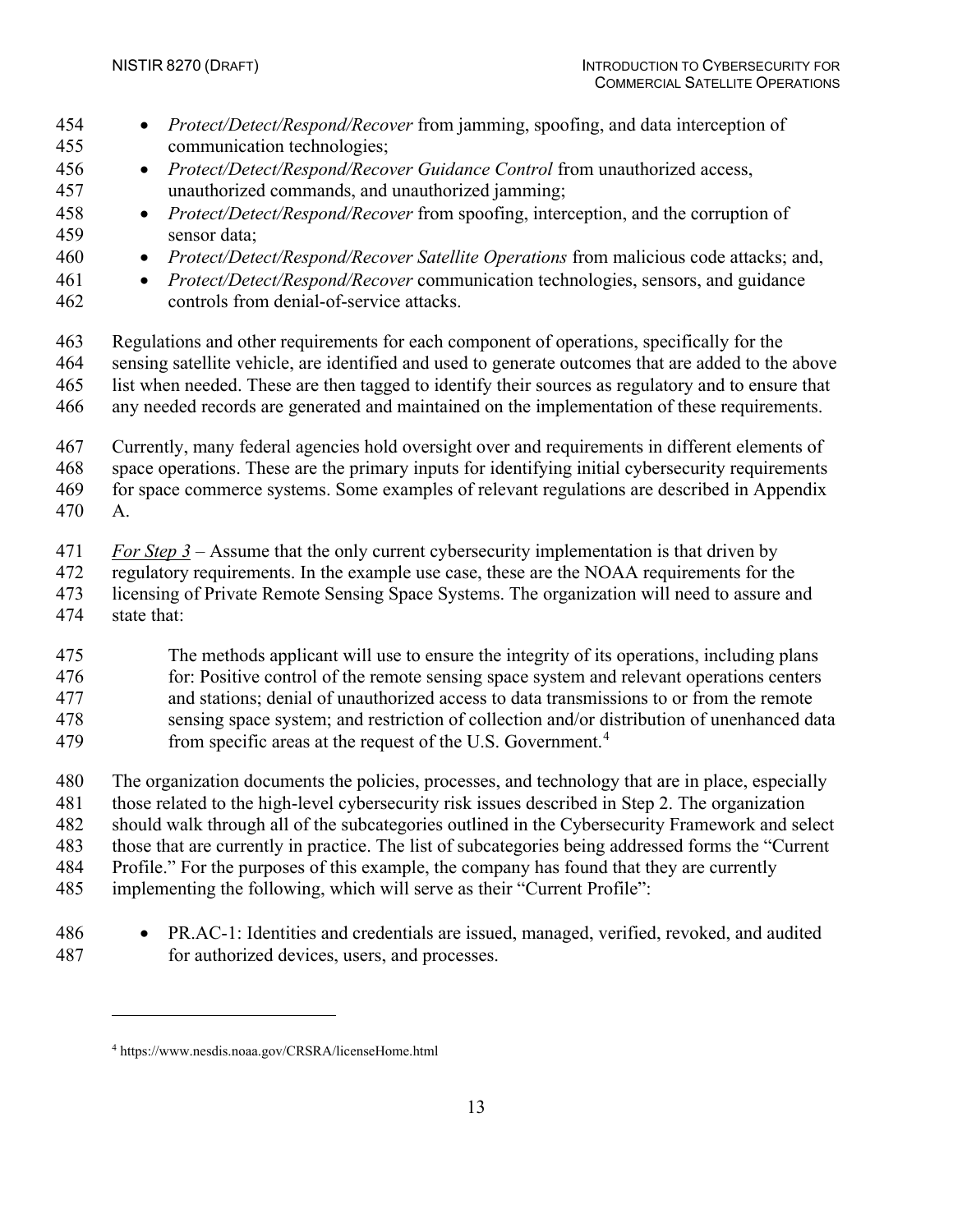- PR.AC-4: Access permissions and authorizations are managed, incorporating the principles of least privilege and separation of duties.
- PR.AC-7: Users, devices, and other assets are authenticated (e.g., single-factor, multi- factor) commensurate with the risk of the transaction (e.g., individuals' security and privacy risks and other organizational risks).
- PR.DS-1: Data at rest is protected.
- PR.DS-2: Data in transit is protected.
- PR.DS-4: Adequate capacity to ensure availability is maintained.
- PR.DS-6: Integrity checking mechanisms are used to verify software, firmware, and information integrity.
- PR.IP-12: A vulnerability management plan is developed and implemented.
- PR.PT-5: Mechanisms (e.g., fail-safe, load balancing, hot swap) are implemented to achieve resilience requirements in normal and adverse situations.
- 501 DE.AE-3: Event data is collected and correlated from multiple sources and sensors.
- DE.CM-1: The network is monitored to detect potential cybersecurity events.
- DE.CM-4: Malicious code is detected.
- DE.CM-7: Monitoring for unauthorized personnel, connections, devices, and software is performed.
- *For Step 4* The organization prioritizes and validates the needed cybersecurity outcomes from Step 3 and uses them to inform the specific technical cybersecurity controls to be selected to meet those outcomes.
- The organization considers the costs of cybersecurity mitigation and the potential risks addressed
- in light of each subcategory recorded in the Current State Profile. The team consults various
- authorities at the Department of Homeland Security and Department of Defense to better
- understand potential threats to space-based network operations. The organization joins a local
- Information Sharing and Analysis Center (ISAC) so that company representatives will have a
- venue for sharing and receiving prioritized information regarding known risks as the threat and
- technology landscapes evolve.
- The organization applies the principles described in NIST SP 800-30, *Guide for Conducting Risk*
- *Assessments*, to set a scale for likelihood and impact and to prioritize outcomes and controls that
- can manage the risks with the most negative impacts and/or that are most cost-effective for their
- risk management results. Supported by this information, the organization is then prepared to
- determine the outcomes that will achieve the desired risk posture in a cost-effective way.
- *For Step 5* The organization creates the following Target Profile to express its satellite vehicle
- Cybersecurity Requirements. [Table 1](#page-21-0) maps outcomes that address threats and associated
- technical controls. An ordinal count is made for the amount of individual outcome and threat-
- pairing that a control might address. This will further assist in establishing priorities and helping
- with investment decisions. For example, one cybersecurity control might be effective in
- achieving many of the outcomes sought. This information can assist in understanding priorities
- as well as mitigations that might need stronger monitoring, detection, and recovery capabilities.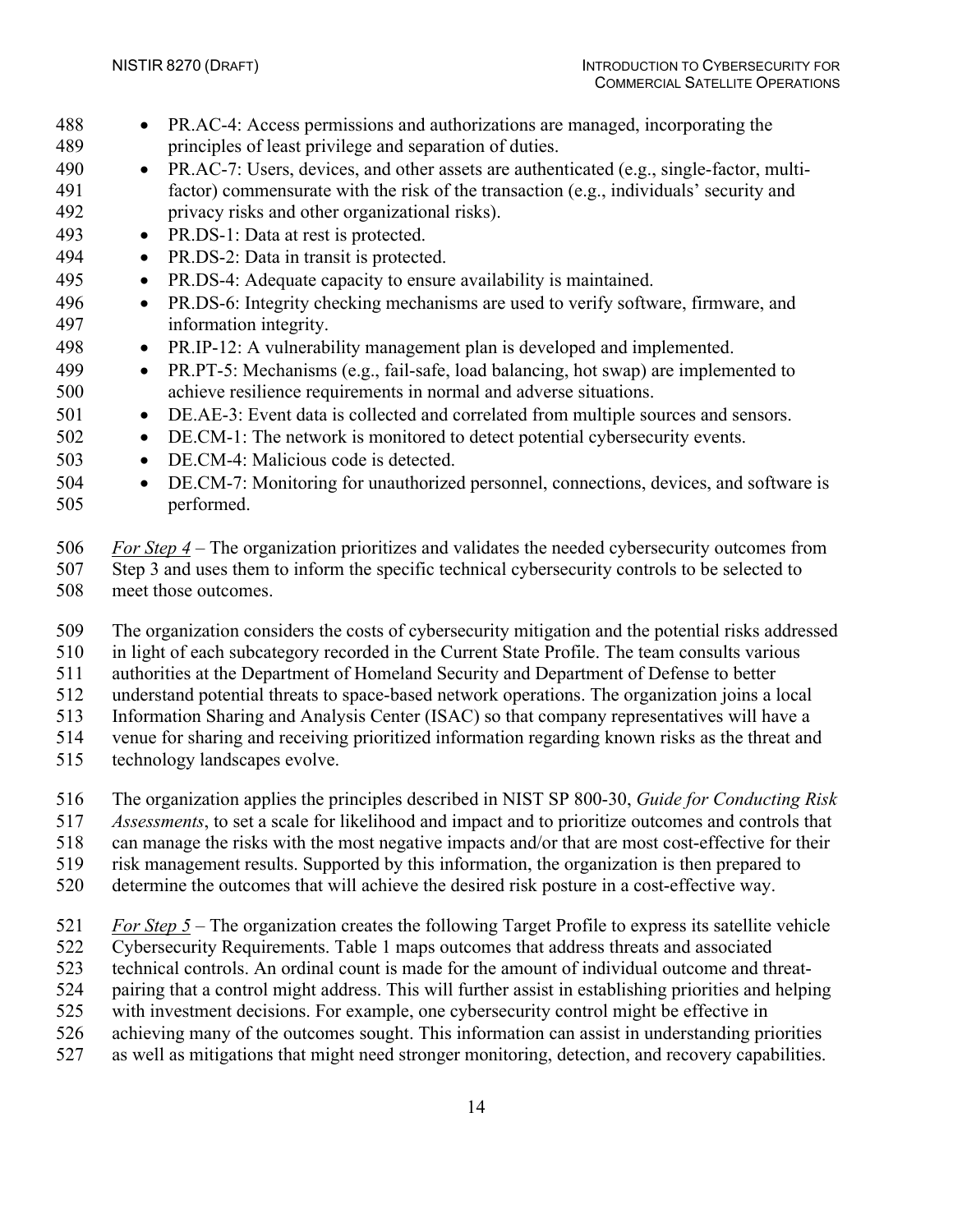- 528 The creation of these outcome/threat-pairings with mitigation techniques also builds a list of
- 529 references that can be used to express the specific technical requirements of the control. These
- 530 include NIST references and those from other sources, such as Standard Development
- 531 Organizations (SDOs), the Committee on National Security Systems Instructions (CNSSI) 1200,
- 532 and others that are relevant to the organization.
- 

# 533 **Table 1: Control Table for Addressing Outcomes Countering Threat Models**

<span id="page-21-0"></span>

| <b>Outcome</b>                                            | <b>Threat</b>                 | <b>Mitigation</b><br><b>Technique</b>                            | <b>CSF</b><br><b>Subcategory</b>                    | Potential 800-<br>53r4 Control<br><b>Reference</b> | Potential 800-<br>53r5 Control<br><b>Reference</b> |
|-----------------------------------------------------------|-------------------------------|------------------------------------------------------------------|-----------------------------------------------------|----------------------------------------------------|----------------------------------------------------|
| Protect<br>communication<br>technologies                  | Denial of<br>service<br>(DOS) | Authenticated<br>communications                                  | PR.AC-7<br>PR.DS-4                                  | IA-1, 2,3,5,8<br>SC-5, AU-4                        | $IA-1, 2, 3, 5, 8$<br>SC-5, AU-4                   |
|                                                           |                               | <b>Allow listing</b>                                             | PR.IP-1                                             | PS 2,3,4,5,6<br>$CM-7$                             | $CM-7$                                             |
|                                                           |                               | System resilience                                                | PR.PT-5                                             | CP-2,7<br><b>SA-14</b>                             | $CP-7$                                             |
|                                                           | Spoofing                      | Authenticated<br>communications                                  | PR.AC-7<br>PR.DS-4                                  | IA-1, 2,3,5,8                                      | IA-1, 2,3,5,8                                      |
|                                                           |                               | Allow listing                                                    | <b>PR.IP-1</b>                                      | PS 2,3,4,5,6<br>$CM-7$                             | CM-7                                               |
|                                                           |                               | Access control                                                   | PR.AC-1<br>PR.AC-3<br>PR.PT-3<br>PR.AC-6<br>PR.AC-7 | AC-3, 8, 9,19                                      | $AC-3$                                             |
|                                                           |                               | Encryption of data<br>in transit                                 | PR.DS-2                                             | SC-8/SC-17                                         | SC-8                                               |
|                                                           | Data<br>interception          | Encryption of data<br>in transit                                 | PR.DS-2<br>PR.DS-4                                  | SC-5, SC-8                                         | $SC-5,8$                                           |
| Detect threats to<br>communication<br>technologies        | <b>DOS</b>                    |                                                                  | DE.CM-1                                             | $SC-5$                                             | SC-5                                               |
|                                                           | Spoofing                      | Audit logs of<br>communication<br>activity                       | ID.SC-4<br>DE.DP-4                                  | $AU-2$                                             |                                                    |
|                                                           | Data<br>interception          | Encryption of data<br>in transit                                 | PR.DS-2<br>PR.DS-4                                  | SC-5, SC-8                                         | $SC-5,8$                                           |
| Respond to<br>threats to<br>communication<br>technologies | <b>DOS</b>                    | Use of<br>secondary/alternate<br>channels; log,<br>report, share | RS.MI-1<br>PR.DS-4<br>PR.PT-1                       | $IR-4$                                             | $IR-4$                                             |
|                                                           | Spoofing                      | Log, report, share                                               | PR.PT-1                                             | <b>AU Family</b>                                   | AU-<br>1, 2, 3, 6, 7, 12, 13, 14,<br>16            |
|                                                           | Data<br>interception          | Encryption of data<br>in transit                                 | PR.DS-2<br>PR.DS-4                                  | SC-8, SC-11                                        | SC-8,11                                            |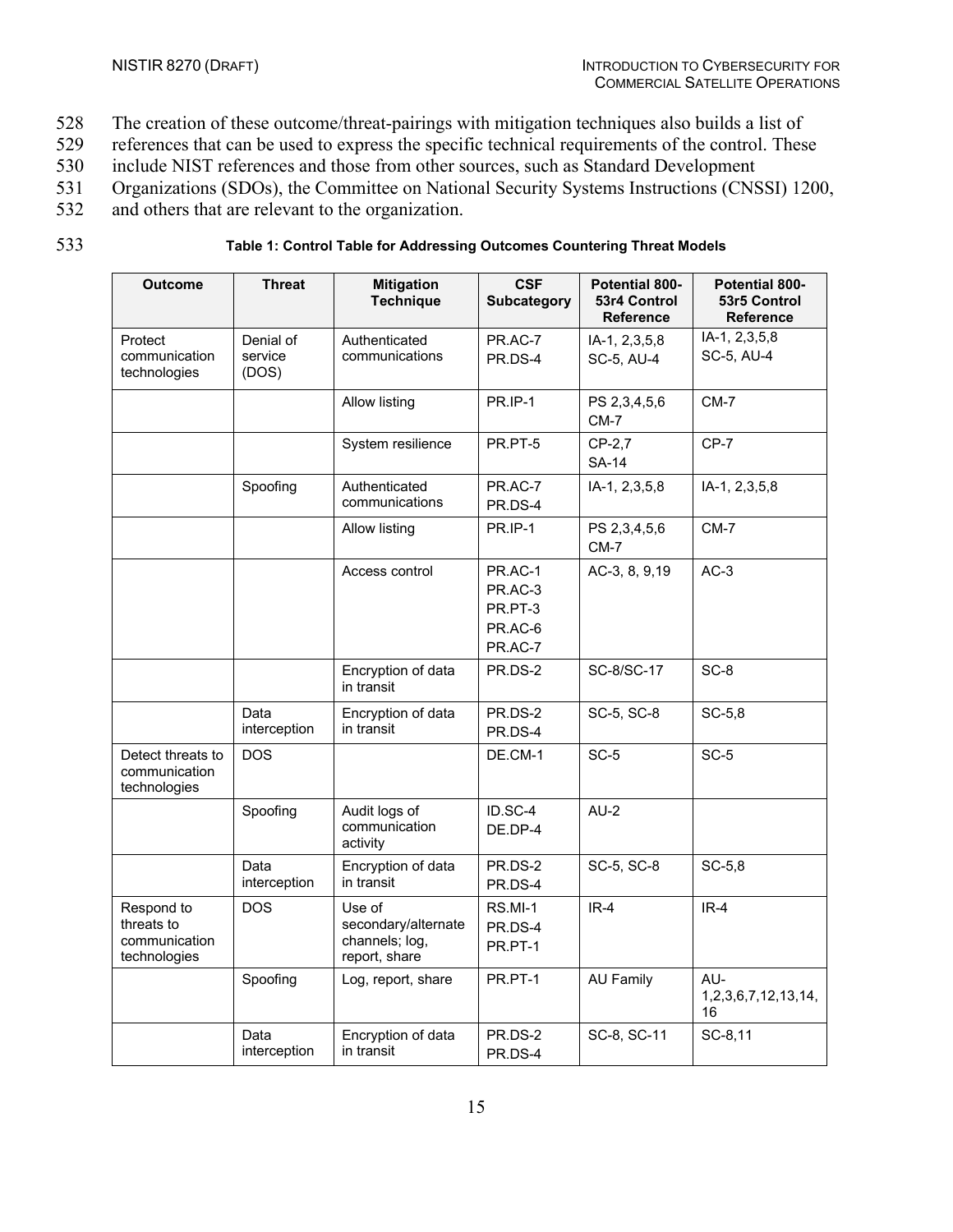| <b>Outcome</b>                                               | <b>Threat</b>            | <b>Mitigation</b><br><b>Technique</b>                             | <b>CSF</b><br><b>Subcategory</b>                    | Potential 800-<br>53r4 Control<br><b>Reference</b> | <b>Potential 800-</b><br>53r5 Control<br><b>Reference</b> |
|--------------------------------------------------------------|--------------------------|-------------------------------------------------------------------|-----------------------------------------------------|----------------------------------------------------|-----------------------------------------------------------|
| Recover from<br>Threats to<br>Communications<br>Technologies | <b>DOS</b>               | Audit, Self/Health<br>Testing                                     | RC.IP-1                                             | CP-10, IR-4,<br>$IR-8$                             | CP-10, IR-4, IR-8                                         |
|                                                              | Spoofing                 | Audit, Self/Health<br>Testing                                     | RC.IP-1                                             | $AU-2$                                             |                                                           |
|                                                              | Data<br>Interception     | <b>Encryption of Data</b><br>in Transit                           | RC.IP-1                                             | SC-5, SC-8                                         | SC-5, SC-8                                                |
| Protect<br>guidance control                                  | Unauthorized<br>access   | Access control                                                    | PR.AC-4<br>PR.DS-1                                  |                                                    |                                                           |
|                                                              | Unauthorized<br>commands | Authenticated<br>communication                                    | PR.AC-6<br>PR.AC-7                                  | SC-8                                               | SC-8                                                      |
|                                                              |                          | Encryption of data<br>in transit                                  | PR.DS-2<br>PR.DS-4                                  | SC-8                                               | SC-8                                                      |
|                                                              | <b>DOS</b>               | Authenticated<br>communications                                   | PR.AC-6<br>PR.AC-7                                  | SC-8                                               | SC-8                                                      |
|                                                              |                          | Command signal<br>allow listings                                  | <b>PR.IP-1</b>                                      | $CM-7$                                             | $CM-7$                                                    |
|                                                              |                          | System<br>resilience/fail-safe                                    | PR.PT-5                                             |                                                    |                                                           |
| Detect threat to<br>guidance control                         | Unauthorized<br>access   | Access logging and<br>audit                                       | DE.CM-4<br>PR.PT-1<br>PR.AC-7                       | AU-2/AC-7                                          | $AU-2$                                                    |
|                                                              | Unauthorized<br>commands | Command logging<br>and audit                                      | DE.CM-4<br>DE.CM-7<br>PR.PT-4<br>PR.AC-7<br>PR.PT-1 | AU-2/AC-7,<br><b>SC-24</b>                         | $AU-2$                                                    |
|                                                              | <b>DOS</b>               | Drop unauthorized<br>communications/fail-<br>safe                 | PR.PT-5                                             | AC-3, 8,9,19                                       | $AC-3$                                                    |
| Respond to<br>threats to<br>guidance control                 | Unauthorized<br>access   | Forensic review of<br>data and access<br>areas; system<br>lockout | RS.AN-3<br><b>RS.MI-1</b><br>PR.AC-7                | AC-7                                               | $AC-7$                                                    |
|                                                              | Unauthorized<br>commands | Forensic review of<br>command logs;<br>system lockout             | RS.AN-3<br>RS.MI-1<br>PR.AC-7<br>PR.PT-4            | <b>SC-24</b>                                       |                                                           |
|                                                              | <b>DOS</b>               | Drop unauthorized<br>communications/fail-<br>safe                 | PR.AC-3,<br>PR.AC-4<br>PR.PT-5                      | AC-3, 8,9,19                                       | $AC-3$                                                    |
| Recover to<br>threats to<br>guidance control                 | Unauthorized<br>access   | Access credential<br>rotation and refresh                         | PR.AC-1,<br>PR.AC-6,<br>PR.AC-7                     | AC-3, 8,9,19                                       | $AC-3$                                                    |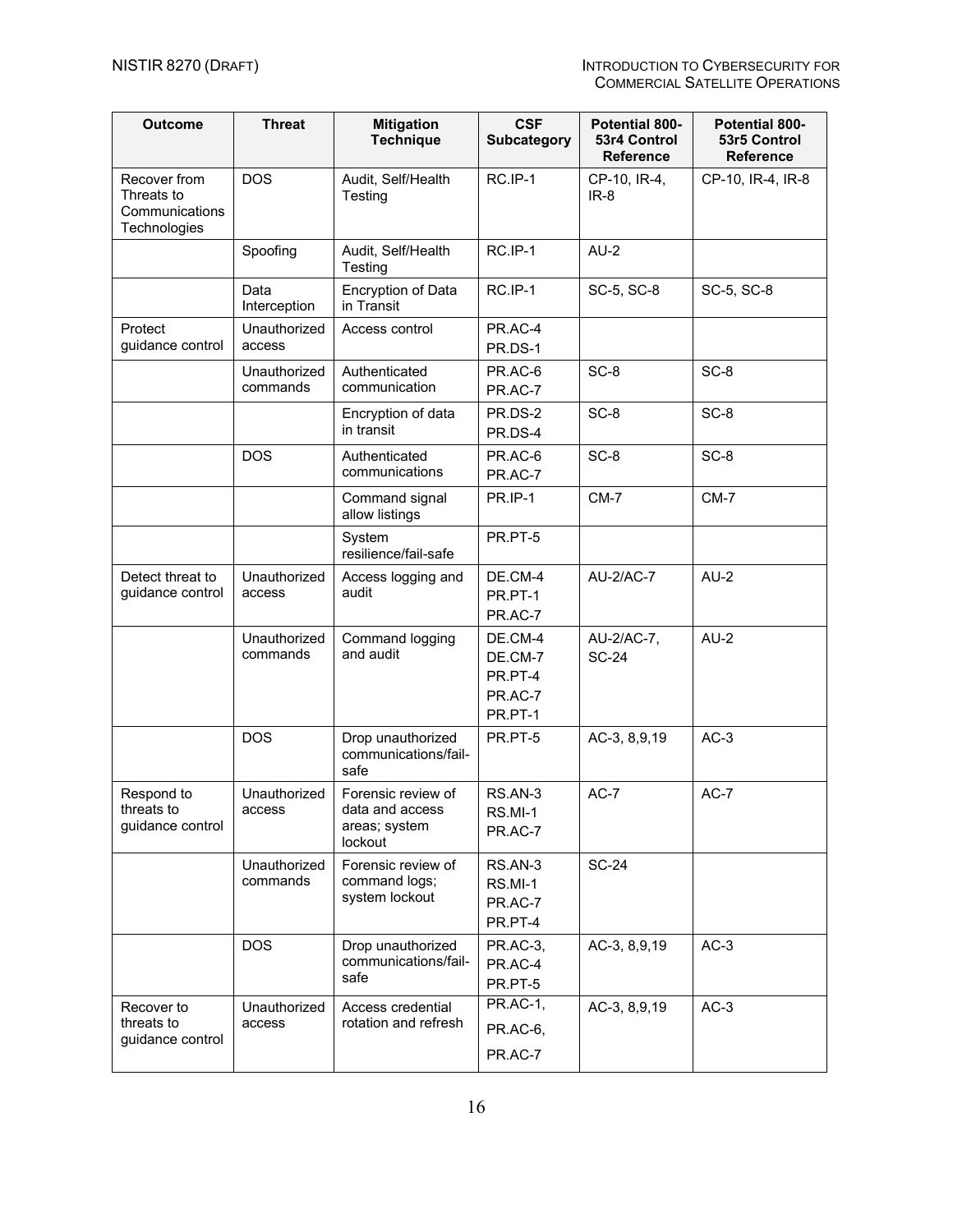| <b>Outcome</b>                            | <b>Threat</b>            | <b>Mitigation</b><br><b>Technique</b>                | <b>CSF</b><br><b>Subcategory</b> | Potential 800-<br>53r4 Control<br>Reference | <b>Potential 800-</b><br>53r5 Control<br><b>Reference</b> |
|-------------------------------------------|--------------------------|------------------------------------------------------|----------------------------------|---------------------------------------------|-----------------------------------------------------------|
|                                           |                          |                                                      |                                  |                                             |                                                           |
|                                           | Unauthorized             | Access credential                                    | <b>PR.AC-1,</b>                  | AC-3, 8,9,19                                | $AC-3$                                                    |
|                                           | commands                 | rotation and refresh                                 | PR.AC-6,                         |                                             |                                                           |
|                                           |                          |                                                      | PR.AC-7                          |                                             |                                                           |
|                                           | <b>DOS</b>               |                                                      | PR.PT-4,                         |                                             |                                                           |
|                                           |                          |                                                      | PR.PT-5                          |                                             |                                                           |
| Protect sensor<br>data                    | Spoofing                 | Encryption of data<br>in transit                     | PR.DS-2                          | SC-8                                        | SC-8                                                      |
|                                           | Corruption               | Message<br>authentication                            | PR.AC-7                          | SC-8                                        | SC-8                                                      |
|                                           |                          | Digital signature                                    | PR.AC-6                          | SC-8                                        | SC-8                                                      |
|                                           | Interception             | Encryption of data<br>in transit                     | PR.DS-2                          | SC-8                                        | SC-8                                                      |
|                                           | <b>DOS</b>               | Fail-safe/store and<br>send                          | PR.PT-5<br>PR.DS-1<br>PR.DS-6    | $SI-7$                                      | $SI-7$                                                    |
| Detect threats to<br>sensor data          | Spoofing                 | Detect unauthorized<br>access to data;<br>encryption | DE.CM-1<br>DE.AE-3<br>DE.CM-7    | $SC-5$                                      | SC-5, CM-3, 8                                             |
|                                           | Corruption               | Data reference<br>checks                             | DE.AE-3                          | $SC-5$                                      | SC-5, CM-3, 8                                             |
|                                           | <b>DOS</b>               | Data type<br>allowlistings                           | DE.CM-7                          | $CM-7$                                      | SC-5, CM-3, 8                                             |
| Respond to<br>threats to sensor<br>data   | Spoofing                 | Data quality checks                                  | RS.AN-1<br>RS.AN-3               | $AC-7$                                      |                                                           |
|                                           | Corruption               | Data quality checks                                  | RS.AN-1<br>RS.AN-3               | AC-7                                        | AU-7, IR-4                                                |
|                                           | Interception             | Encryption                                           | PR.DS-2                          | SC-8                                        | SC-8                                                      |
|                                           | <b>DOS</b>               | ReXmit/Data ACK,<br><b>HMACs/CRCs</b>                | PR.PT-4,<br>PR.PT-5              | AC-4, AC-17,<br>SC-7                        |                                                           |
| Recover from<br>threats to sensor<br>data | Spoofing                 | Restore systems or<br>assets                         | RC.IP-1                          | CP-10, IR-4,<br>$IR-8$                      | CP-10, IR-4, IR-8                                         |
|                                           | Corruption               | Restore systems or<br>assets                         | RC.IP-1                          | CP-10, IR-4,<br>$IR-8$                      | CP-10, IR-4, IR-8                                         |
|                                           | Interception             | Restore systems or<br>assets                         | RC.IP-1                          | CP-10, IR-4,<br>$IR-8$                      | CP-10, IR-4, IR-8                                         |
|                                           | <b>DOS</b>               | Restore systems or<br>assets                         | RC.IP-1                          | CP-10, IR-4,<br>$IR-8$                      | CP-10, IR-4, IR-8                                         |
| Protect satellite<br>operations           | <b>Malicious</b><br>code | Secure engineering                                   | PR.IP-1<br>PR.IP-3               | CM-3, 4, 10                                 | CM-3, 4, 10                                               |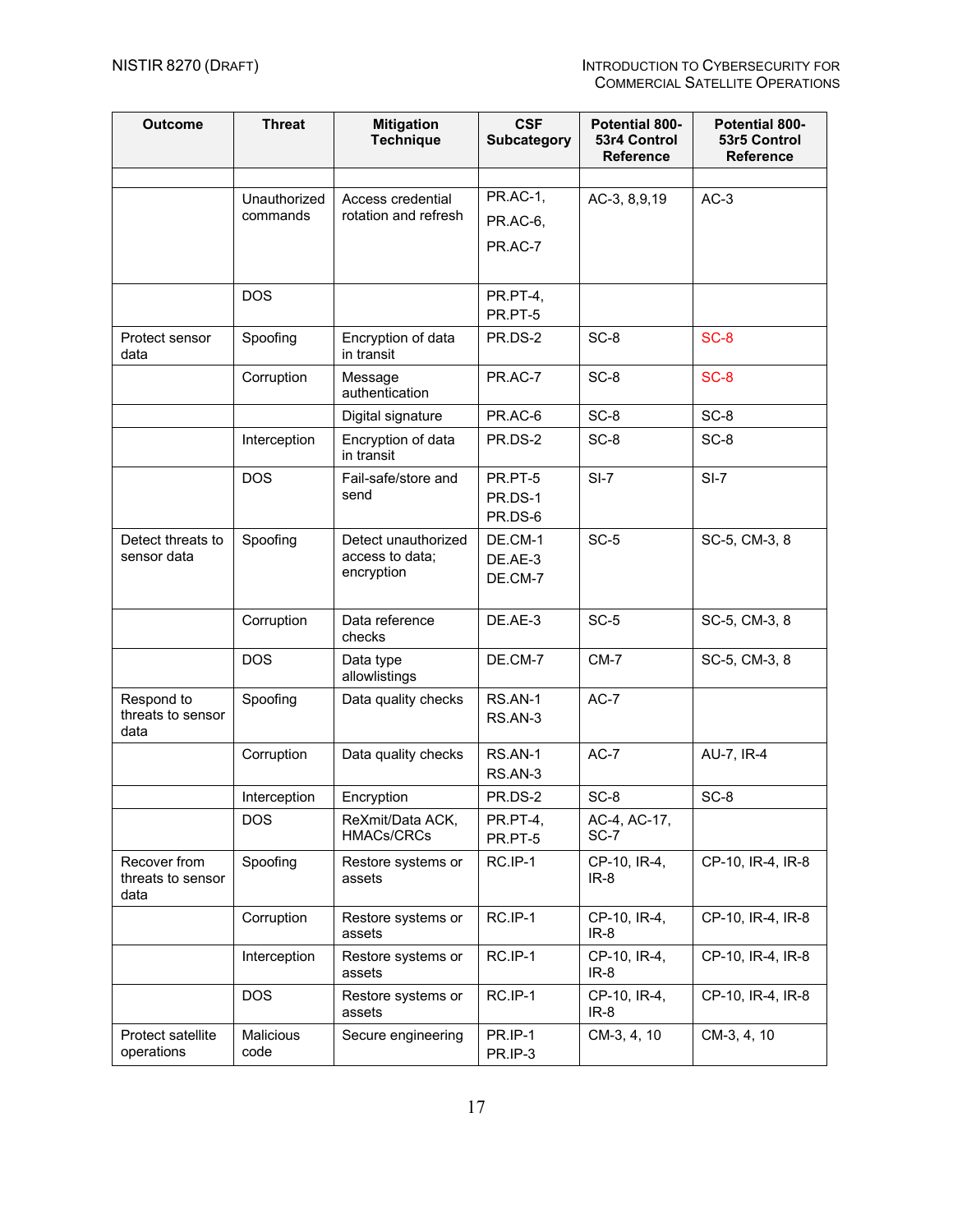| <b>Outcome</b>                                      | <b>Threat</b>            | <b>Mitigation</b><br><b>Technique</b>                            | <b>CSF</b><br><b>Subcategory</b>     | <b>Potential 800-</b><br>53r4 Control<br><b>Reference</b> | <b>Potential 800-</b><br>53r5 Control<br><b>Reference</b> |
|-----------------------------------------------------|--------------------------|------------------------------------------------------------------|--------------------------------------|-----------------------------------------------------------|-----------------------------------------------------------|
|                                                     |                          | Independent bus<br>design                                        | PR.PT-5                              | $CP-7$                                                    |                                                           |
|                                                     |                          | Malware detection                                                | PR.DS-6                              | $SI-7$                                                    | $SI-7$                                                    |
|                                                     |                          | Input<br>constraints/allow<br>listings                           | PR.PT-3                              | $AC-3$                                                    | $AC-3$ , $7$                                              |
|                                                     |                          | <b>BIOS</b> security                                             | PR.DS-6,<br>PR.DS-8                  | $SI-7$                                                    | $SI-7$                                                    |
|                                                     |                          | Secure update                                                    | PR.DS-6<br><b>PR.IP-12</b>           | $SI-7$                                                    | $SI-7$                                                    |
| Detect threats to<br>satellite<br>operations        | Malicious<br>code        | AV/Health checks                                                 | DE.CM-4,<br>DE.CM-7                  | AU-2, AC-7                                                |                                                           |
| Respond to<br>threats to<br>satellite<br>operations | <b>Malicious</b><br>code | Alternate safety<br>check methods                                | RS.AN-1<br>RS.AN-3<br><b>RS.MI-1</b> | $AC-7$                                                    |                                                           |
| Recover to<br>threats to<br>satellite<br>operations | Malicious<br>code        | Secure<br>update/reinstall;<br>verify data sets;<br>self-testing | RC.IP-1                              | CP-10, IR-4,<br>$IR-8$                                    | CP-10, IR-4, IR-8                                         |

534

535 *For Step 6* – The organization determines a new cybersecurity baseline, and each row in the

536 Target Profile will be part of the new action plan. In subsequent iterations, this step will identify

537 gaps between the current and target states and will provide an opportunity to add or update plans.

538 In light of the desired state, as described in the profile, the following action plans for protecting

539 the cybersecurity of the satellite vehicle service is created.

# 540 **To protect the satellite and its data from communications spoofing, interception,**

#### 541 **corruption, tampering, and denial of service:**

| 542<br>543 |  | 1. Only allow authorized devices to communicate with the satellite, and employ the<br>following requirements:   |
|------------|--|-----------------------------------------------------------------------------------------------------------------|
| 544<br>545 |  | a. Authenticate the claimed identity of any device attempting to communicate. CSF:<br>PR.AC-1, PR.AC-6, PR.AC-7 |
| 516        |  | b Drop all communication attempts for which the access authorization of the other                               |

- 546 b. Drop all communication attempts for which the access authorization of the other 547 device cannot be confirmed. CSF: PR.AC-3, PR.AC-4
- 548 c. Check the integrity of communications and drop any communications where integrity 549 appears to have been violated. CSF: PR.DS-2
- 550 2. Only allow authorized devices to access sensitive data within the satellite's 551 communications.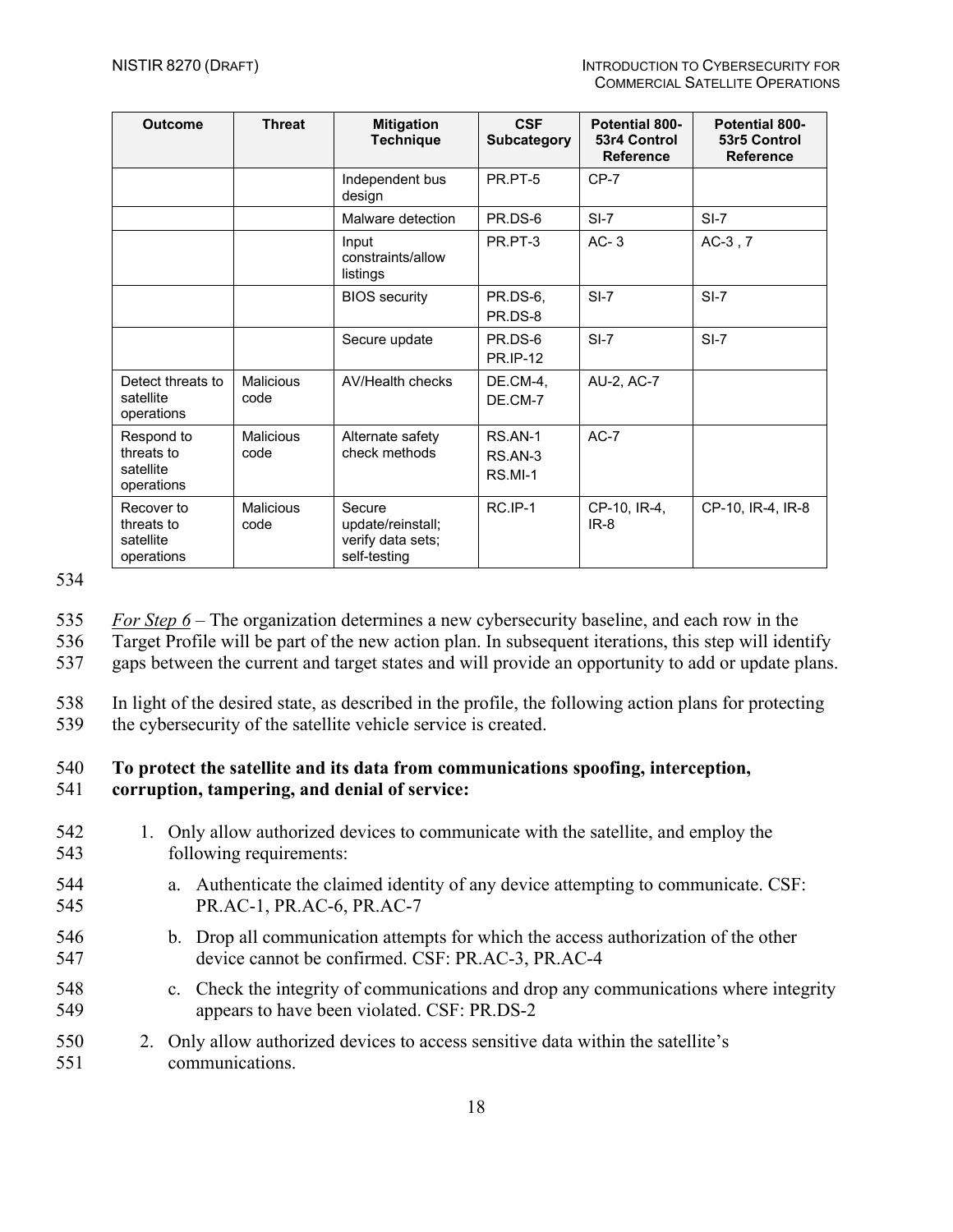a. Use encryption to protect the contents of communications. CSF: PR.DS-2, PR.DS-4 b. Require that the recipient of encrypted communications be authenticated before they can decrypt the communications and access their contents. (See 1a above.) 3. Make the satellite's communications resilient to adverse conditions. a. Use communication protocols that ensure delivery. CSF: PR.PT-5 b. Have a secondary or alternate communications channel available at all times, and automatically fail over to it when the primary communications channel is not functioning properly. CSF: PR.PT-5 c. When communications are unavailable, store any unsent sensor data and send it after communications are restored. CSF: PR.PT-5 4. Build protections into the satellite to thwart DDoS-related connection attempts. CSF: PR.PT-4, PR.PT-5 **To protect the satellite and its data from unauthorized access, use, corruption, tampering, and denial of service:** 1. Use secure device design and development practices for the satellite hardware, firmware, operating system, and applications. a. Isolate executing processes from each other. See the SSDF publication. b. Validate all input, including commands and data (e.g., allow listings, input constraints). See the SSDF publication. c. Satellites typically have multiple redundant paths to account for failures in orbit. For example, the MIL-STD-1553 data bus has multiple redundant paths. The standard also calls for an "A" side and a "B" side for space vehicles and associated redundant hardware that will allow the satellite to operate if any component fails. The isolation of the data bus is logical, not physical, and space operators should consider isolation as part of their design, understanding the SWAP (i.e., size, weight, and power) impacts that this may produce. d. Build protections into the device for DoS attacks. 2. Prevent and deter attacks against the satellite. a. Use a hardware root of trust to perform a secure boot, which will be the basis for verifying BIOS security and conducting system integrity checks and other health checks/self-tests. CSF: PR.DS-6, PR.DS-8 b. Provide update, upgrade, and uninstall capabilities for firmware and software. (Also see items 1 and 2 above.) CSF: PR.IP-12 c. Configure the satellite to avoid known security weaknesses. CSF: PR.IP-1, PR.IP-3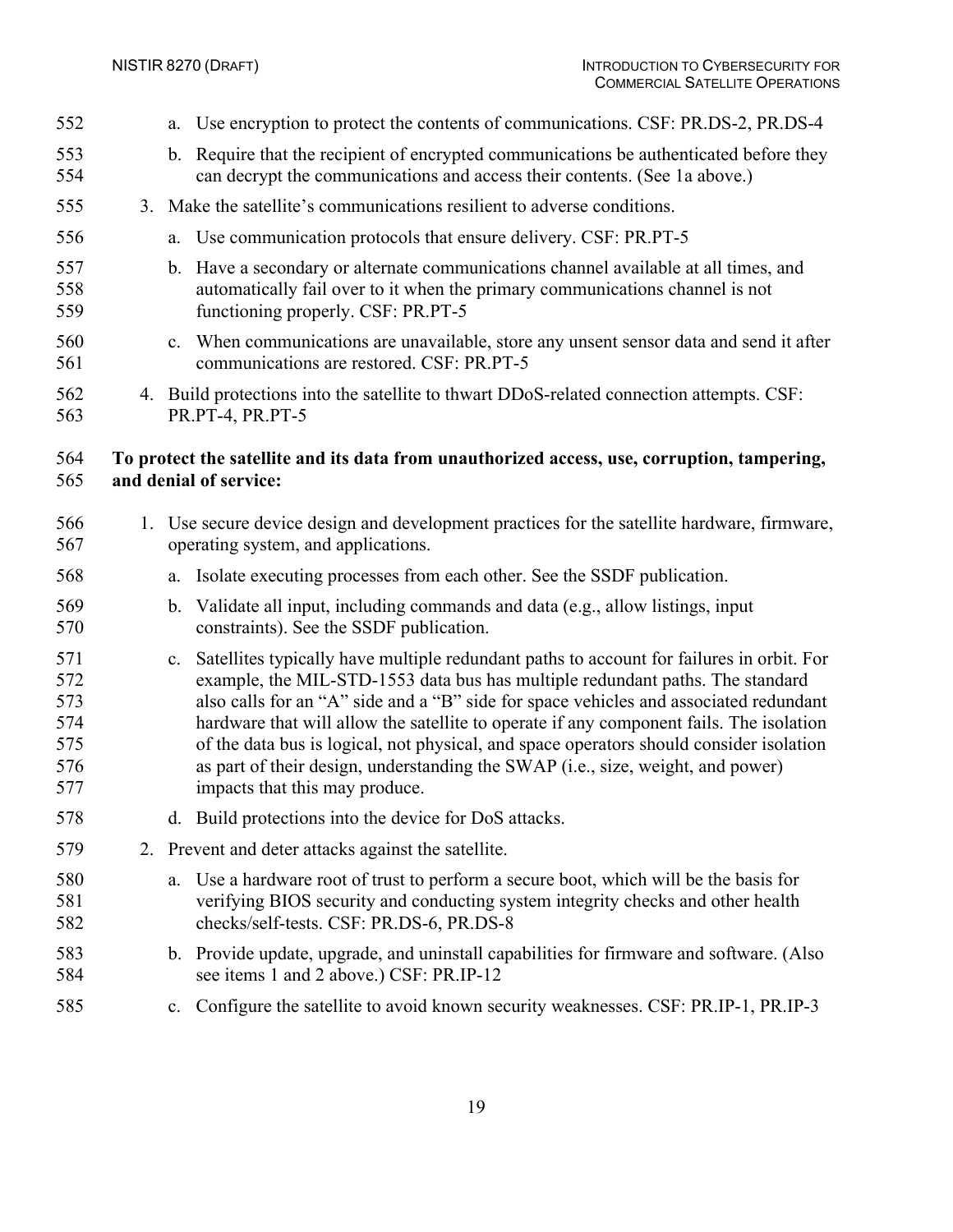- d. Prevent unauthorized software from executing (e.g., anti-malware software, application allow listings software, code signing). CSF: DE.CM-4, DE.CM-7, PR.PT-3
- 3. Only allow authorized parties to access and alter sensor data stored on the satellite.
- a. Enforce the principle of least privilege. CSF: PR.AC-4, PR.DS-1
- b. Protect the integrity of all stored sensor data. CSF: PR.DS-1, PR.DS-6

#### **To detect, respond to, and recover from attacks and incidents involving the satellite, its data, and its communications:**

- 1. Log security-related events, and continuously review the logs. CSF: PR.PT-1, DE.AE-3, DE.CM-1
- 2. Investigate suspicious events. CSF: DE.DP-4, RS.AN-1, RS.AN-3
- 3. Prevent an incident from continuing or expanding (e.g., by failing safe). CSF: RS.MI-1
- 4. Recover from incidents by restoring data and software. RC.IP-1
- 

 *For Step 7* – Security leaders present the action plan to key company stakeholders for approval. The business case and requests for appropriate resources are presented to the executives for approval of the plan. Processes to monitor and review the plan's implementation ensure that the activities sufficiently address cybersecurity risks to satellite operations, allow for future updates to the profiles, and maintain oversight over external service providers.

#### <span id="page-26-0"></span>**4.3 Conclusion**

NIST has provided this example to show how an organization might apply the steps of the

Cybersecurity Framework to evaluate and address possible security risks. NIST recommends that

organizations apply the steps that best apply to their threat models, business cases, and risk

tolerance. As the industry expands, NIST will continue to support the community through

research products and risk management guidance.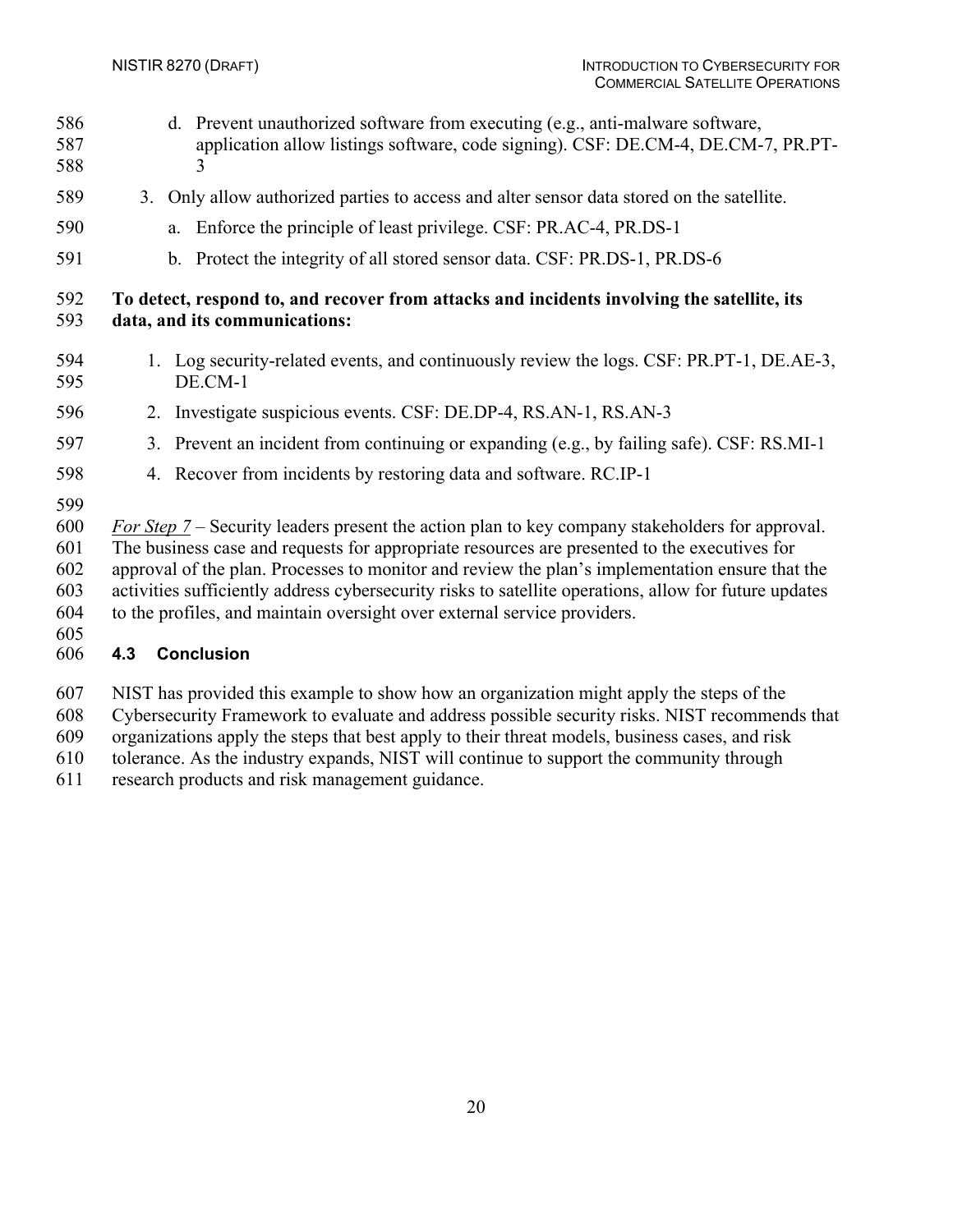#### 612 **References**

- <span id="page-27-0"></span>[1] National Institute of Standards and Technology (2001) Security requirements for cryptographic modules (U.S. Department of Commerce, Washington, D.C.), Federal Information Processing Standards Publications (FIPS PUBS) 140-2, Change Notice 2 December 03, 2002. <https://doi.org/10.6028/NIST.FIPS.140-2>
- [2] Joint Task Force Transformation Initiative Interagency Working Group (2013) Security and privacy controls for federal information systems and organizations (National Institute of Standards and Technology, Gaithersburg, MD), NIST Special Publication (SP) 800-53, Rev. 4, Includes updates as of January 22, 2015. <https://doi.org/10.6028/NIST.SP.800-53r4>
- <span id="page-27-1"></span>[3] National Oceanic and Atmospheric Administration (2007) U.S. Leadership in Space Commerce: Strategic Plan for the Office of Space Commercialization (OSC) (U.S. Department of Commerce). Available at [https://www.space.commerce.gov/wp](https://www.space.commerce.gov/wp-content/uploads/NOAA-2007-Space-Commercialization-Strategic-Plan-6-pages.pdf)[content/uploads/NOAA-2007-Space-Commercialization-Strategic-Plan-6-pages.pdf](https://www.space.commerce.gov/wp-content/uploads/NOAA-2007-Space-Commercialization-Strategic-Plan-6-pages.pdf)
- <span id="page-27-2"></span>[4] White House (2010) National Space Policy of the United States of America (White House, Washington, D.C.) Available at [https://obamawhitehouse.archives.gov/sites/default/files/national\\_space\\_policy\\_6-28-](https://obamawhitehouse.archives.gov/sites/default/files/national_space_policy_6-28-10.pdf) [10.pdf](https://obamawhitehouse.archives.gov/sites/default/files/national_space_policy_6-28-10.pdf)
- [5] National Institute of Standards and Technology (2018) *Framework for Improving Critical Infrastructure Cybersecurity, Version 1.1*. (National Institute of Standards and Technology, Gaithersburg, MD).<https://doi.org/10.6028/NIST.CSWP.04162018>
- [6] National Institute of Standards and Technology (2012) *Guide for Conducting Risk Assessments.* (National Institute of Standards and Technology, Gaithersburg, MD), NIST Special Publication (SP) 800-30, Rev. 1. [https://doi.org/10.6028/NIST.SP.800-](https://doi.org/10.6028/NIST.SP.800-30r1) [30r1](https://doi.org/10.6028/NIST.SP.800-30r1)
- [7] Committee on National Security Systems (2012) National Information Assurance Policy for Space Systems Used to Support National Security Missions (Committee on National Security Systems, National Security Agency, Ft. Meade, MD), Committee on National Security Systems Publication (CNSSP) No. 12. Available at <https://www.hsdl.org/?view&did=726945>
- [8] Federal Communications Commission (2021) *International Bureau Satellite Division*. Available at <https://www.fcc.gov/general/international-bureau-satellite-division>
- [9] INTENTIONALLY BLANK
- [10] "Land Remote Sensing Policy," Title 51 *U.S. Code*, Subtitle VI, Chapter 601. 2010 ed. Available at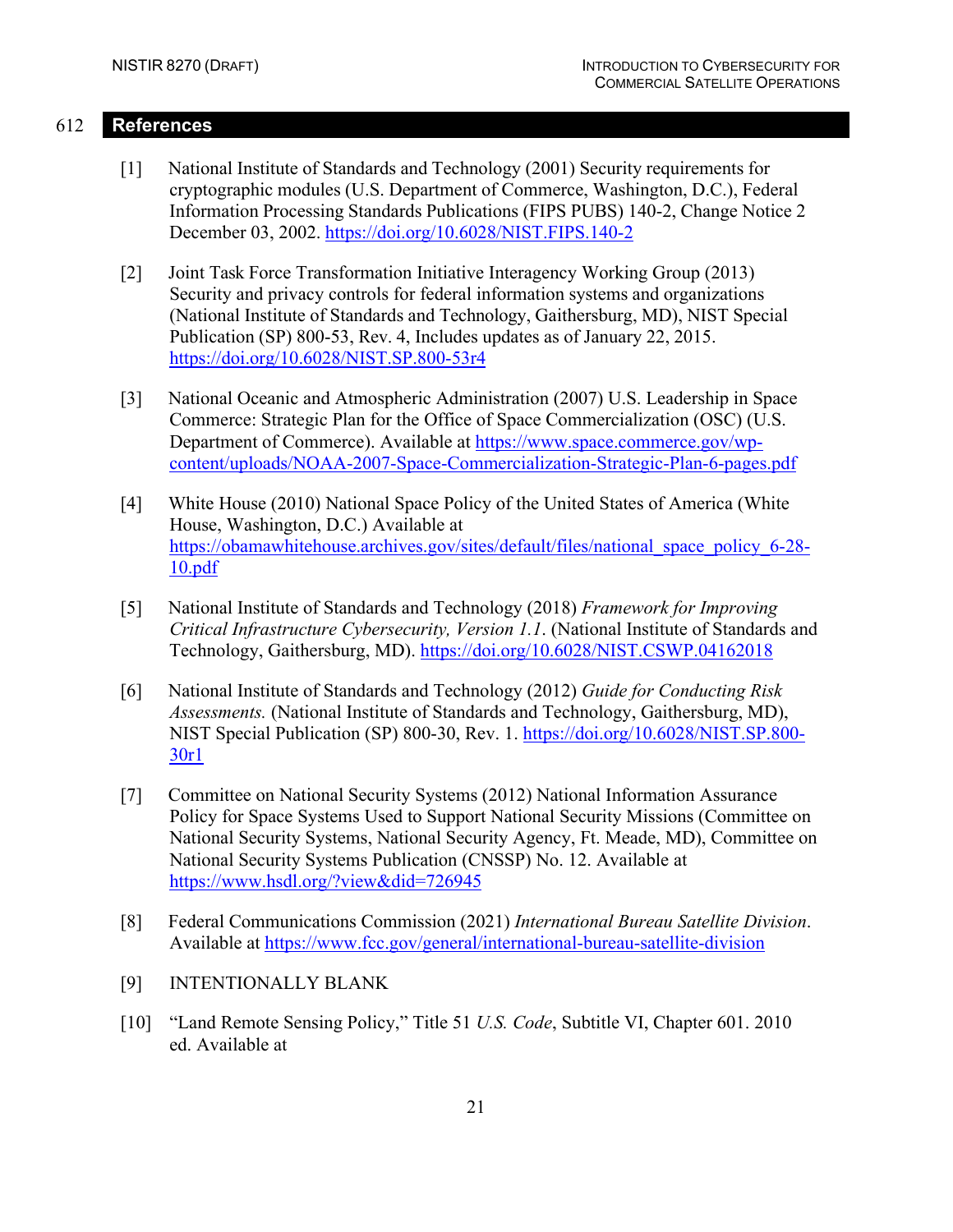[https://www.nesdis.noaa.gov/CRSRA/files/National\\_and\\_Commercial\\_Space\\_Progra](https://www.nesdis.noaa.gov/CRSRA/files/National_and_Commercial_Space_Programs_Act_60101.pdf) ms Act 60101.pdf

- [11] "15 CFR Part 960. Licensing of Private Land Remote-Sensing Space Systems; Final Rule." 71 *Federal Register* 24474 (April 25, 2006), pp 24474-24491. Available at [https://www.nesdis.noaa.gov/CRSRA/files/15%20CFR%20Part%20960%20Regs%20](https://www.nesdis.noaa.gov/CRSRA/files/15%20CFR%20Part%20960%20Regs%202006.pdf) [2006.pdf](https://www.nesdis.noaa.gov/CRSRA/files/15%20CFR%20Part%20960%20Regs%202006.pdf)
- [12] National Oceanic and Atmospheric Administration (2020) *About the Licensing of Private Remote Sensing Space Systems*. Available at <https://www.nesdis.noaa.gov/CRSRA/licenseHome.html>
- [13] Paganini P (2013) Hacking Satellites...Look Up to the Sky (Infosec Institute). Available at<https://resources.infosecinstitute.com/hacking-satellite-look-up-to-the-sky>
- [14] Paganini P (2011) Hacking satellites. *Security Affairs*. Available at <http://securityaffairs.co/wordpress/236/cyber-crime/hacking-satellites.html>
- [15] Greenberg A (2010) How To Hack The Sky. *Forbes.com*. Available at [https://www.forbes.com/2010/02/02/hackers-cybercrime-cryptography-technology](https://www.forbes.com/2010/02/02/hackers-cybercrime-cryptography-technology-security-satellite.html)[security-satellite.html](https://www.forbes.com/2010/02/02/hackers-cybercrime-cryptography-technology-security-satellite.html)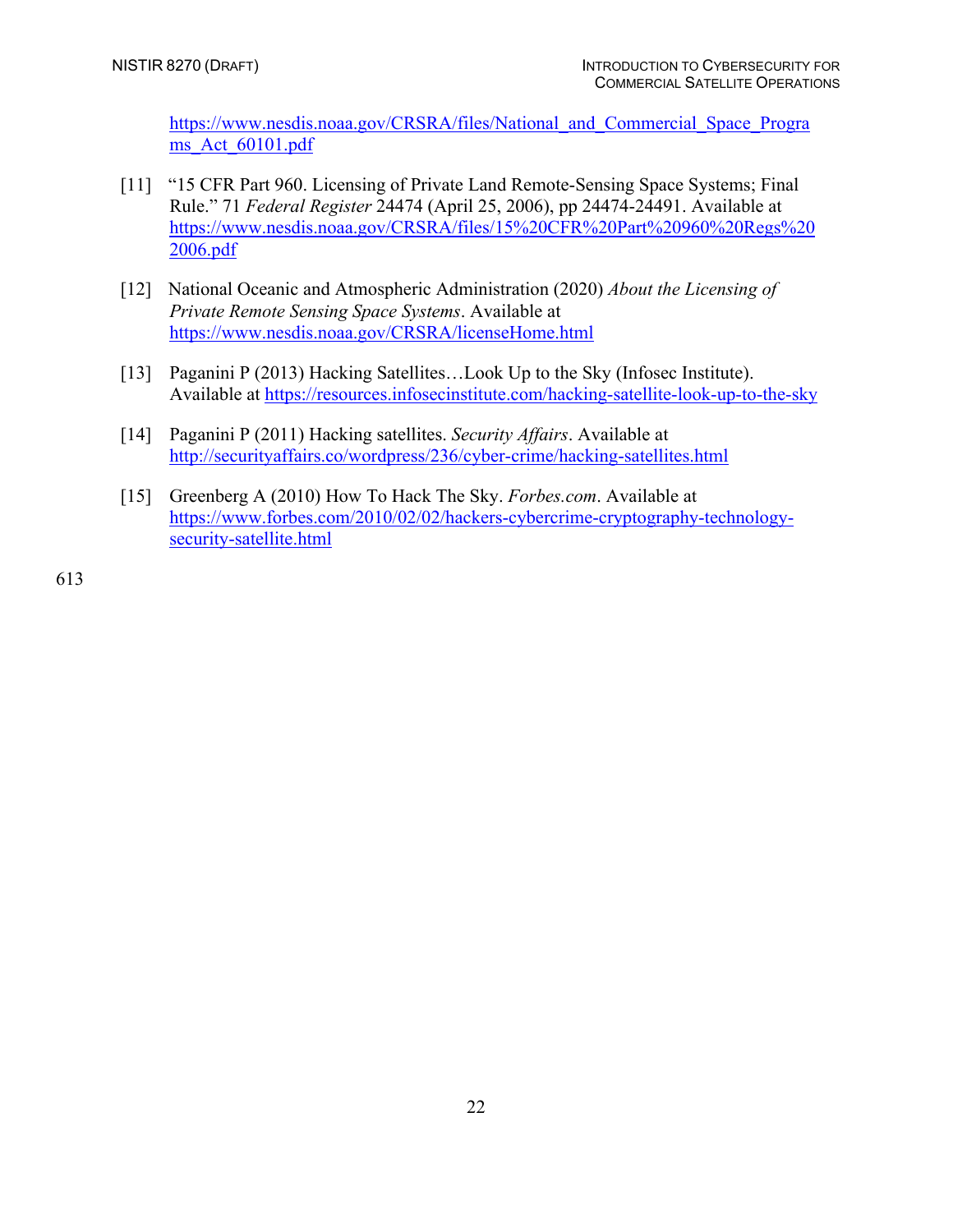# <span id="page-29-0"></span>**Appendix A—Examples of Relevant Regulations**

This appendix provides examples of regulations that may be relevant to some but not all

- commercial satellite operations. It is important for each organization to identify the potential
- regulation and regulatory agency that applies to their specific operations and business.

#### **DoD/IC/NGA**

- From the *National Information Assurance Policy for Space Systems Used to Support National*
- *Security Missions* by the Committee on National Security Systems Publication (CNSSP) No. 12:
- Presidential Policy Directive (PPD-4), *National Space Policy of the United States of America*…reiterates that United States national security is critically dependent upon space capabilities and this dependence will grow. Space activities are also closely linked to the operation of the United States Government's (USG) critical infrastructures and have increasingly been leveraged to satisfy national security requirements. Therefore, increased assurance and resilience are needed for the mission-essential functions of national security space systems, including their supporting infrastructure, to help protect against disruption, degradation, and destruction, whether from environmental, mechanical, electronic, or hostile means.
- The primary objective of this policy [CNSSP-12] is to help ensure the success of national security missions that use space systems, by fully integrating information assurance into the planning, development, design, launch, sustained operation, and deactivation of those space systems used to collect, generate, process, store, display, or transmit national security information, as well as any supporting or related national security systems. Fully addressing information assurance is especially important for the space platform portion of space systems, since any vulnerability in them normally cannot be eliminated once launched.
- **Federal Communications Commission (FCC)**
- Regarding the International Bureau Satellite Division, Federal Communications Commission (FCC):
- The primary mission of the Satellite Division is to serve U.S. consumers by promoting a competitive and innovative domestic and global telecommunications marketplace. The Division strives to achieve this goal by:
- 1. Authorizing as many satellite systems as possible and as quickly as possible to facilitate deployment of satellite services;
- 2. Minimizing regulation and maximizing flexibility for satellite telecommunications providers to meet customer needs;
- 3. Fostering efficient use of the radio frequency spectrum and orbital resources. The Division also provides expertise about the commercial satellite industry in the domestic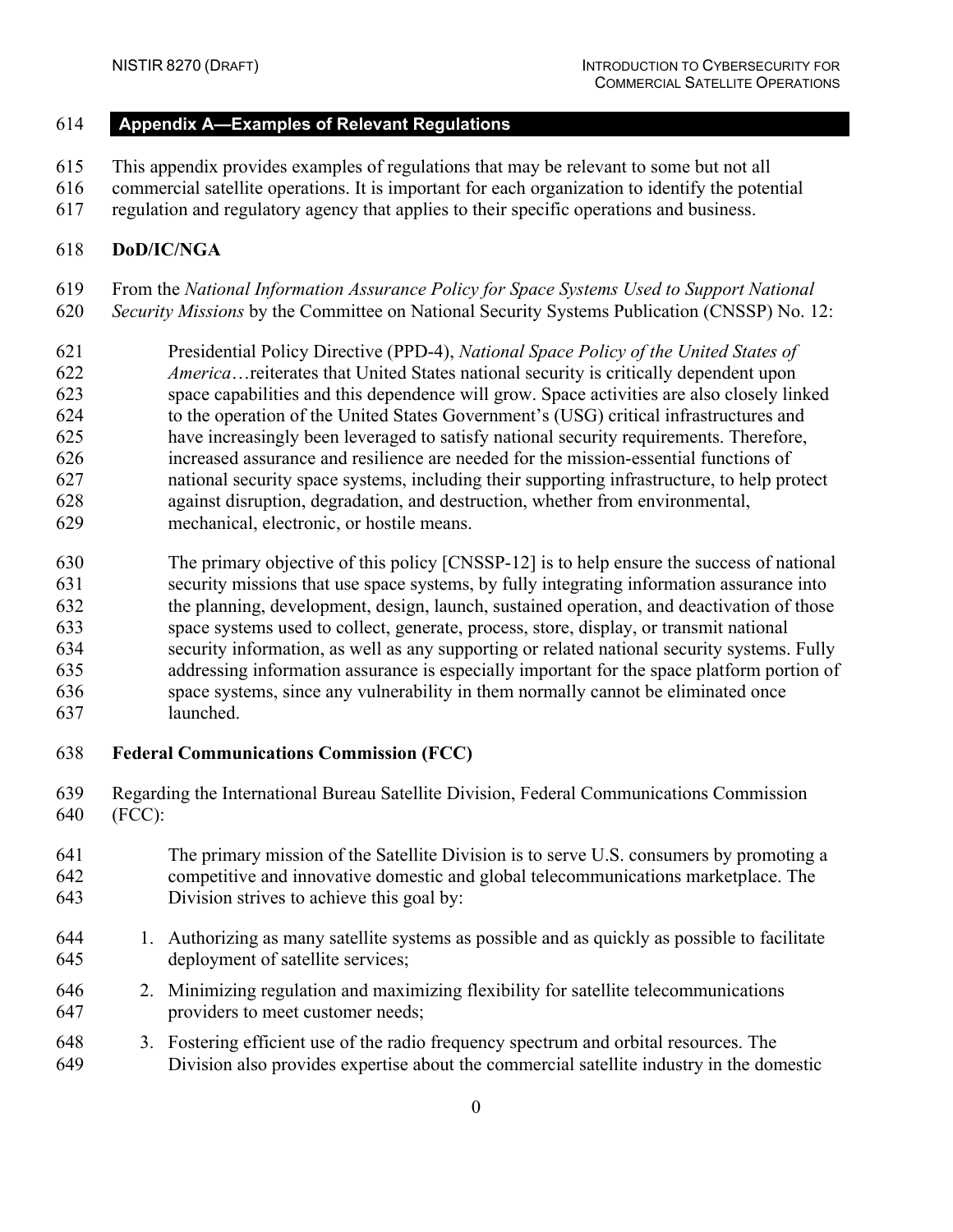spectrum management process and advocates U.S. satellite radiocommunication interests in international coordinations and negotiations.

#### **Federal Aviation Administration (FAA)**

- Regarding the Office of Commercial Space Transportation:
- The Office of Commercial Space Transportation (AST) was established in 1984…as part of the Office of the Secretary of Transportation within the Department of Transportation (DOT). In November 1995, AST was transferred to the Federal Aviation Administration (FAA) as the FAA's only space-related line of business. AST was established to:
- Regulate the U.S. commercial space transportation industry, to ensure compliance with international obligations of the United States, and to protect the public health and safety, safety of property, and national security and foreign policy interests of the United States;
- Encourage, facilitate, and promote commercial space launches and reentries by the private sector;
- Recommend appropriate changes in Federal statutes, treaties, regulations, policies, plans, and procedures; and
- Facilitate the strengthening and expansion of the United States space transportation infrastructure.
- **National Oceanic and Atmospheric Administration (NOAA)**
- Regarding the Commercial Remote Sensing Regulatory Affairs (CRSRA) Licensing Program:
- This web site is intended to provide U.S. laws, regulations, policies, and guidance
- pertaining to the operation of commercial remote sensing satellite systems. Pursuant to
- the National and Commercial Space Programs Act (NCSPA or Act), 51 U.S.C. § 60101,
- et seq, responsibilities have been delegated from the Secretary of Commerce to the
- Assistant Administrator for NOAA Satellite and Information Services (NOAA/NESDIS)
- for the licensing of the operations of private space-based remote sensing systems.
- In accordance with the Act, the regulations 15 CFR Part 960 concerning the licensing of private remote sensing space systems have been promulgated.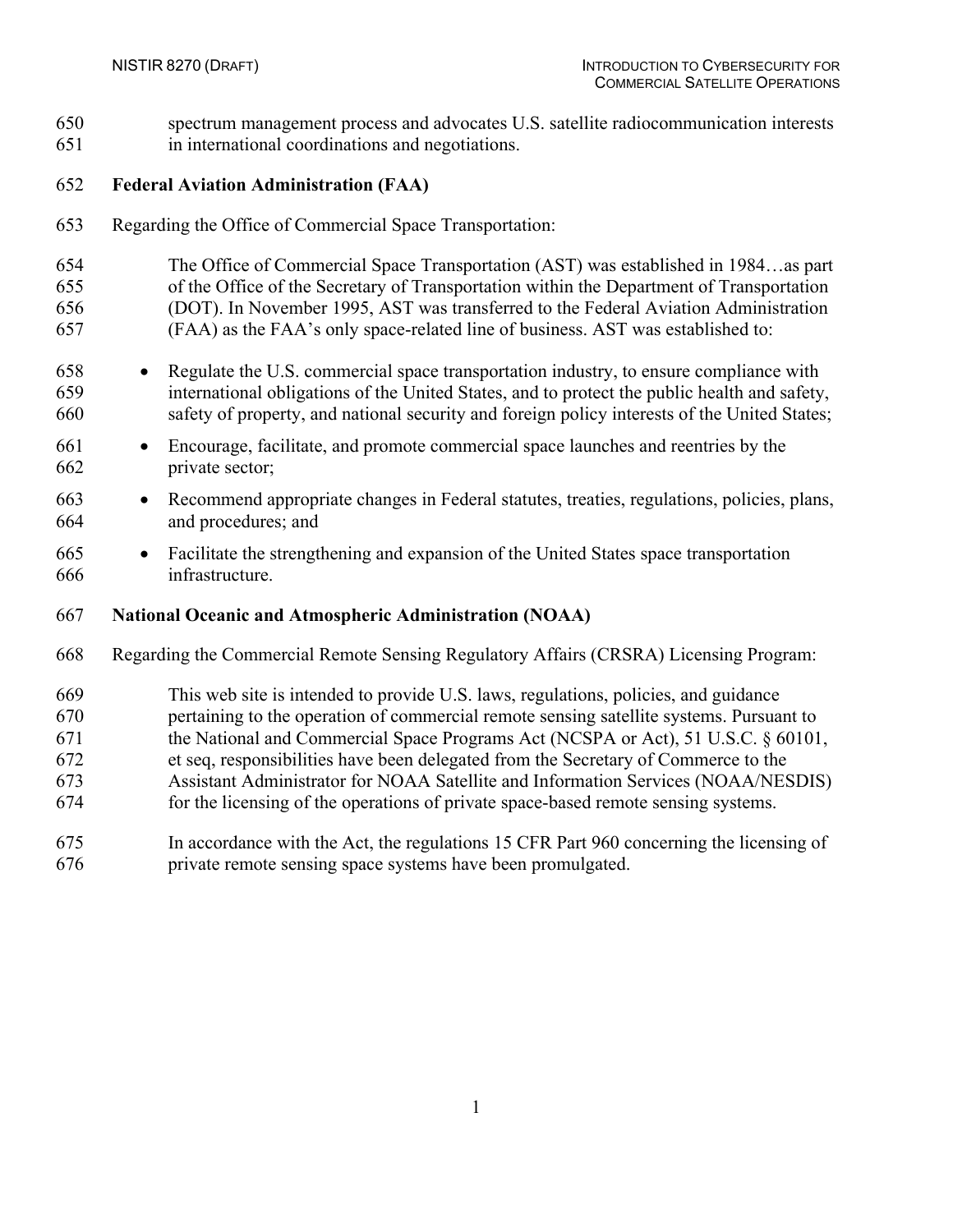### <span id="page-31-0"></span>**Appendix B—Acronyms**

- Selected acronyms and abbreviations used in this paper are defined below.
- AST Office of Commercial Space Transportation
- CFR Code of Federal Regulations
- CIO Chief Information Officer
- CNSS Committee on National Security Systems
- CNSSP Committee on National Security Systems Publication
- CRSRA Commercial Remote Sensing Regulatory Affairs
- CTO Chief Technology Officer
- DOT Department of Transportation
- FAA Federal Aviation Administration
- FCC Federal Communications Commission
- FOIA Freedom of Information Act
- IR Internal Report
- ITL Information Technology Laboratory
- LEO Low Earth Orbit
- NCSPA National and Commercial Space Programs Act
- NESDIS National Environmental Satellite, Data, and Information Service
- NIST National Institute of Standards and Technology
- NOAA National Oceanic and Atmospheric Administration
- OSC Office of Space Commercialization
- PPD Presidential Policy Directive
- SP Special Publication
- USG United States Government